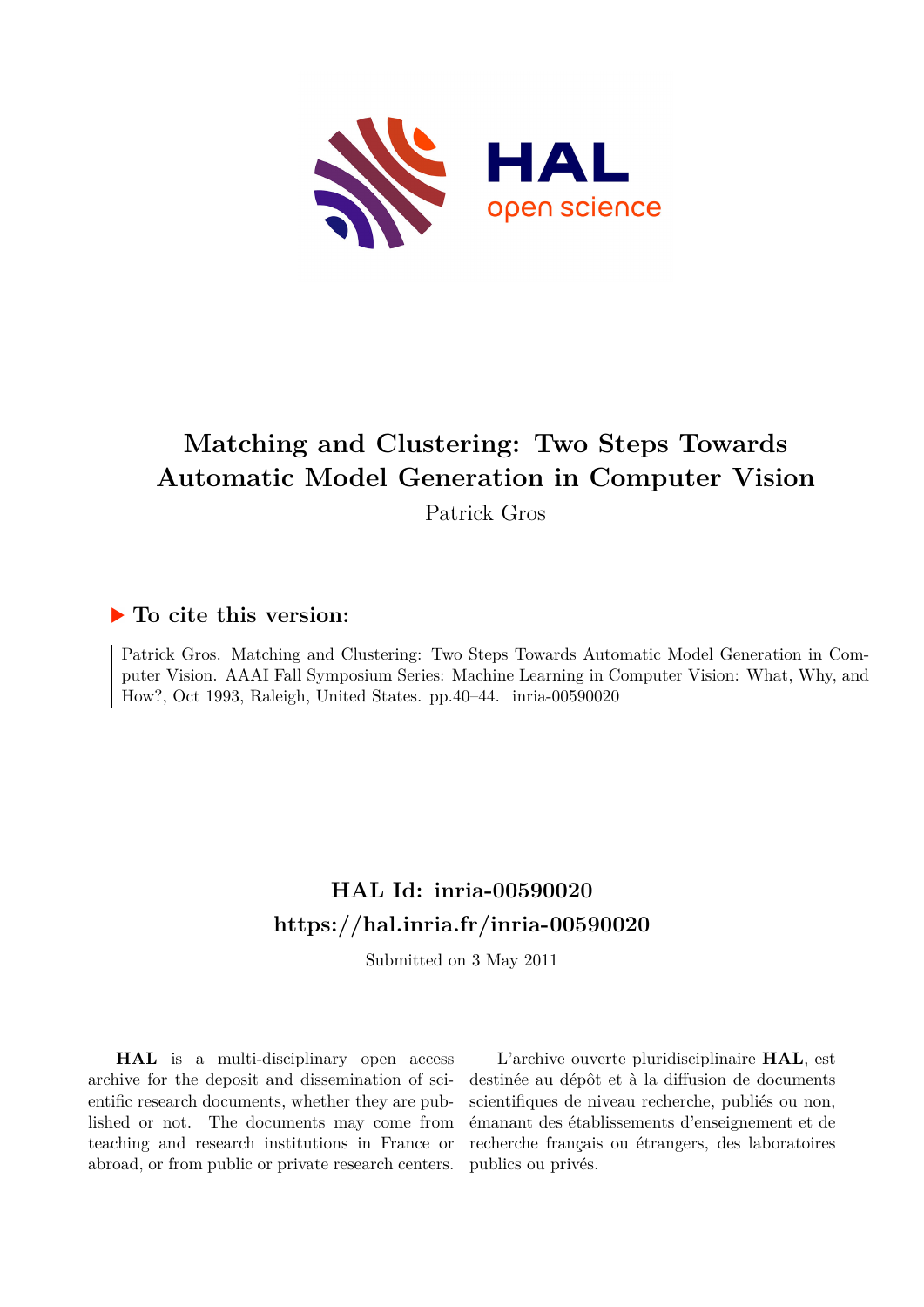### Matching and Clustering: two Steps towards

### Automatic Object Modelling in Computer Vision

Patrick GROS

 $LIFIA - IMAG - INRIA Rhône-Alpes$ 

46, avenue Félix Viallet - 38031 Grenoble Cedex 1 - France

### Abstract

In this paper, we present a general frame for a system of automatic modeling and recognition of 3D polyhedral objects. Such a system has many applications for robotics: recognition, localization, grasping... Here we focus upon one main aspect of the system: when many images of one 3D object are taken from different unknown viewpoints, how to recognize those of them which represent the same aspect of the object? Briefly, is it possible to determine automatically if two images are similar or not? The two stages detailed in the paper are the matching of two images and the clustering of a set of images. Matching consists in finding the common features of two images while no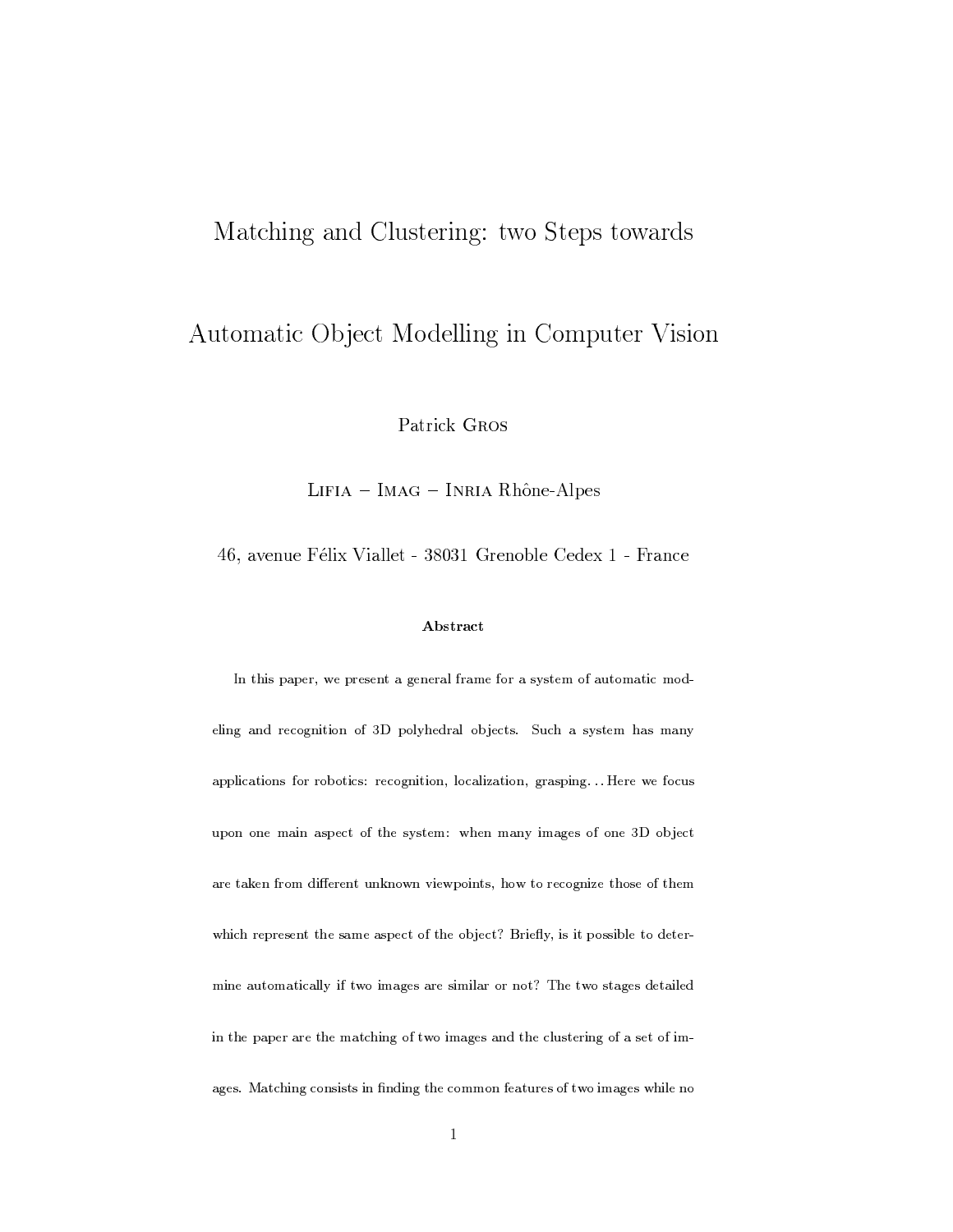information is known about the image contents, the motion or the calibration of the camera. Clustering consists in regrouping into sets the images representing a same aspect of the modeled objects. For both stages, experimental results on real images are shown.

#### Introduction  $\mathbf{1}$

This paper is concerned with the problem of automatic recognition of 3D polyhedral objects. Such a 3D object recognition system has two major parts: object modelling and recognition, i.e. matching of a new sensed image with an already constructed model. This model is usually stored in a model data basis.

Here we address the first part of the problem, object modelling. A camera takes many images of one object under different viewpoints; from these images we construct the views of this object, a view being a set of images representing the same aspect of the object. All the views form the object model. The aim of such a system is to reduce the information existing in the images, i.e. the size of the representation of the object. Such a reduction will allow a smaller size of the model database and then a greater speed for the recognition system. Typically an object is modeled from one hundred images and we construct about ten different views.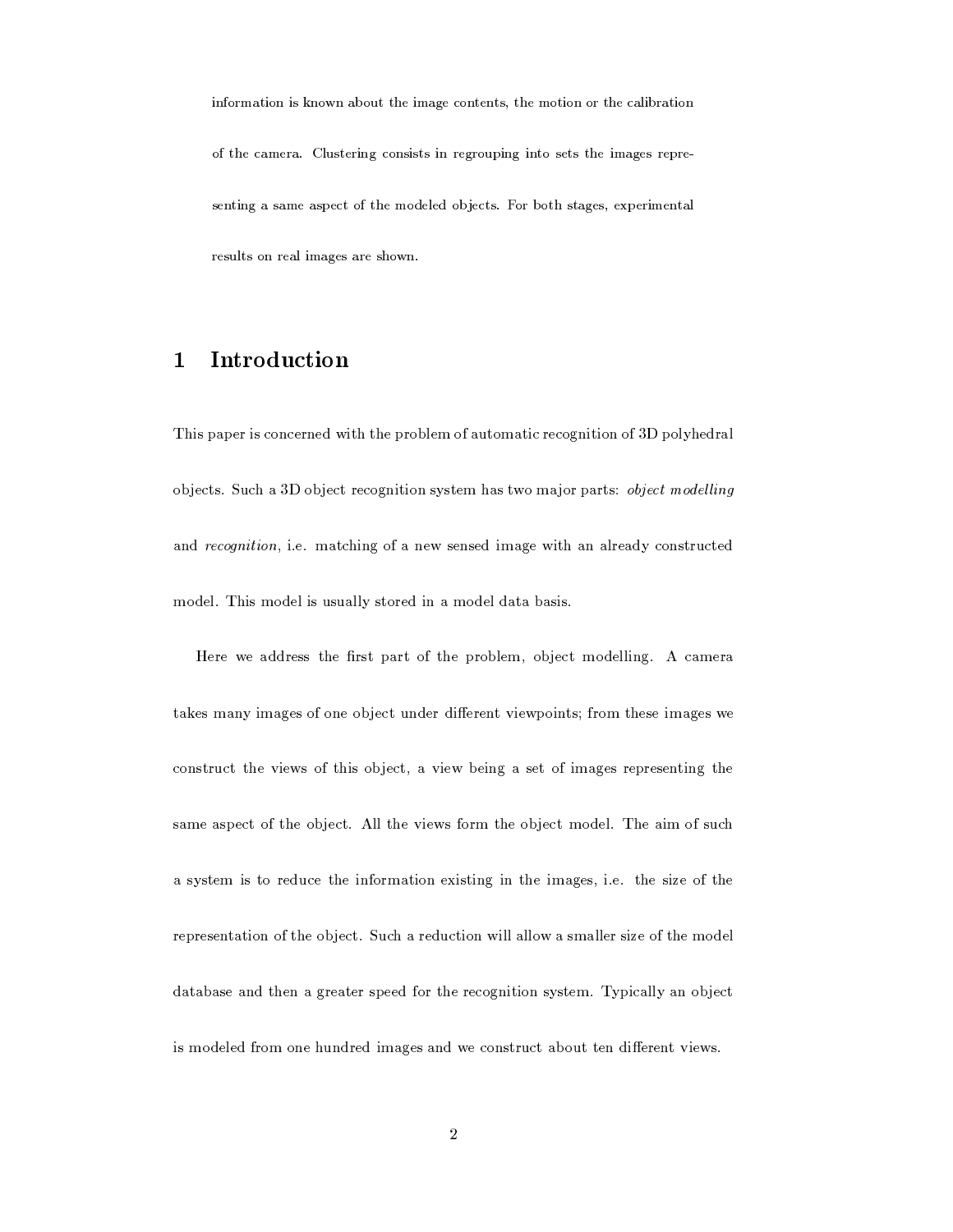The applications of such a system in a robotic environment are numerous: recognizing objects allows a robot arm to grasp them, a mobile robot to avoid them when moving or to recognize its position according to high level markers. Furthermore, recognition is a bridge between low level environment description in terms of free space and shapes, and a high level description in terms of objects, rooms and ways. It thus should allow robot tasks to be described symbollically and it realizes a strong link between sensing and planning.

The current approaches to the modelling problem may be classified according to two criterions: the kind of data used to construct the model and the kind of model constructed. The data may be 2D or 3D, man made or obtained from a sensor. The model may be 2D or 3D. Such a classification is presented by Flynn et al. [FJ91] and is used here to compare the different systems.

**3D man made data:** they usually come from a CAD system. The data are made of a description of the object in terms of its geometrical and mechanical properties. The problem is thus to infer the object visual aspects from these data. The model building step using CAD data has been intensively studied, creating a new field of vision called CAD-based vision [Bha87].

2D man made data: another way of using CAD data is to compute the 2D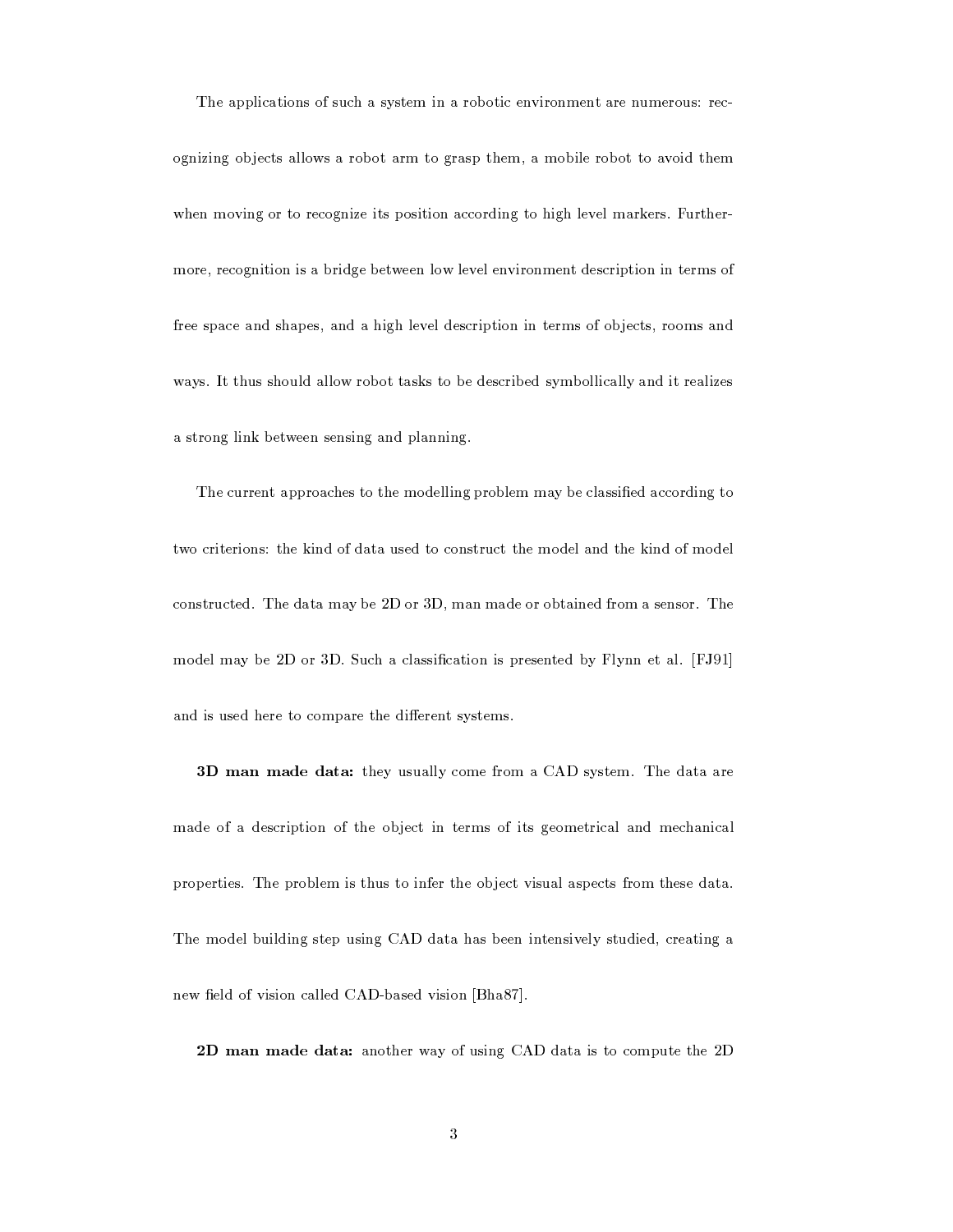aspects of the modelled object [KD79, PPK92]. Each aspect is topologically different from the others and they are ordered in a graph called aspect graph according to their associated viewpoint. The model of the object thus consists of the set of all its aspects. Even simple objects may have several tens of different aspects.

3D sensed data: they concern mostly two fields of vision: medical imagery using 3D volumetric sensors and robotic applications using 3D range sensors. In the first case the sensor gives a complete 3D image, while it gives only a depth map from a given viewpoint in the second case. Surveys of these techniques are given by Besl [Bes88] and Nitzan [Nit88].

2D sensed data: these data are usually images of the object to be modeled, taken from different viewpoints. Modelling and recognition systems using such data are very numerous. They differ in the kind of information they extract from the images, and in the dimension of the model (2D or 3D). Connell and Brady [CB87] use intensity data, Arbogast [AM91] use occlusion contours, Mohr et al. [MVQ93] use points, Rothwell et al. [RZFM92] use numerical invariants associated with some configurations of points, lines and curves, Weiss uses differential invariants associated with algebraic curves [Wei92].

Our approach falls into this last category. The input consists of a large set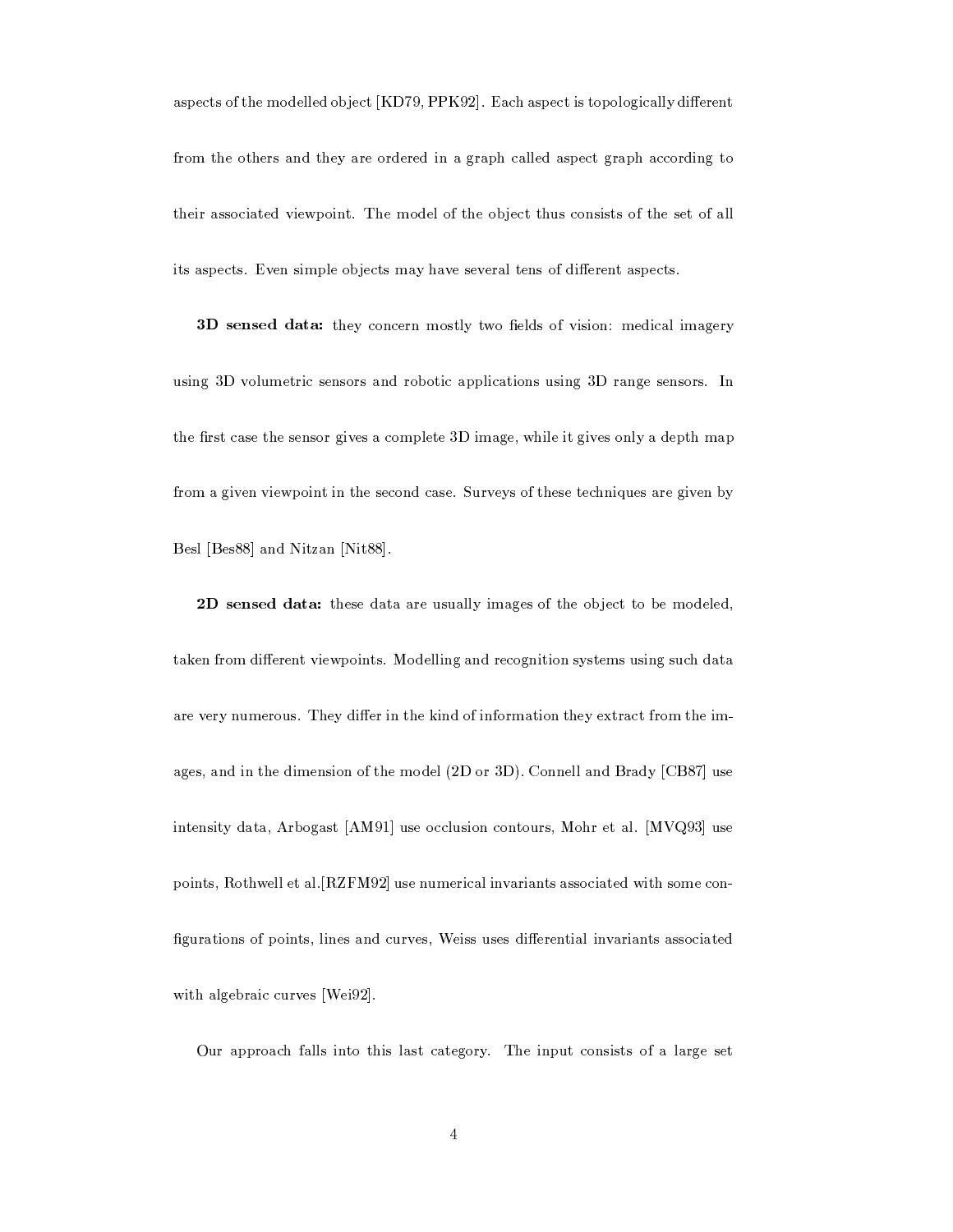of images. These images represent the object to be modeled and are taken from different viewpoints. The aim of the method is to find out which of these images represent the same aspect of the object. Such images belong to the same view of the object, and all these "characteristic" views form the object model.

Our method relies upon the matching of images one with another: two images represent the same object aspect if they contain approximatively the same features and the same relationship between them. Thus we try to compare the contents of the different images. As the viewpoint changes between the different images, the location of the features within the images also changes and we try to estimate this motion in order to find a correspondence between the features of each image.

Our method models an object directly from what can be seen of this object in images. In this it differs from the methods based on CAD data. With these methods, the main problem is to infer visual information from geometrical properties. This inference is usually not satisfactory and is a weakness of the method. Furthermore, the use of aspect graphs adds another problem: the number of theoretical aspects of an object is much greater than the number of its visual aspects. Theoretical aspects very often differ only in unsignificant details. The complexity of these methods is a real obstacle. Bowyer gives a compete criticism of these methods [Bow91]. On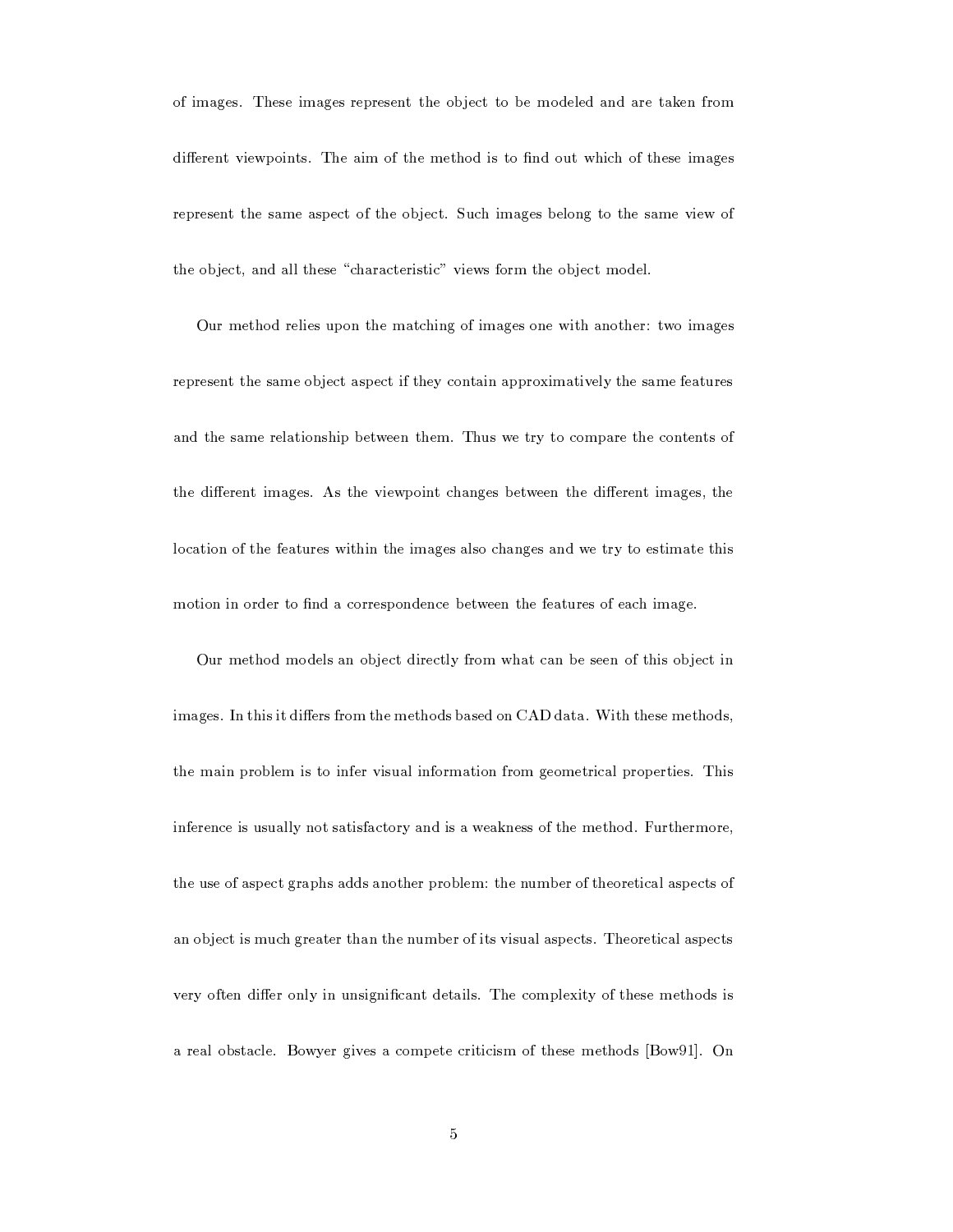the contrary, our method has a pragmatic notion of aspect. The different aspects are separated according to their visual dissimilarities, and not to their topological differences.

With respect to the methods using 3D models computed from 2D sensed data, our method avoids the reconstruction and projection stages. The reconstruction consists of computing the 3D shape of an object from 2D information. The projection is the opposite operation, i.e. computing a 2D visual aspect of an object from its 3D model. These two stages are complex and sensitive to noise.

Our method is thus more natural: the data used for modelling are 2D sensed data, so are the images to be recognized. The built models stay as close as possible to this kind of data.

In this paper, we focus on two stages of the method. The matching of two images when no a priori information is known is studied in section 2 and section 3 concerns the clustering of similar images. Both sections show experimental results. Two directions of further work are discussed in the conclusion.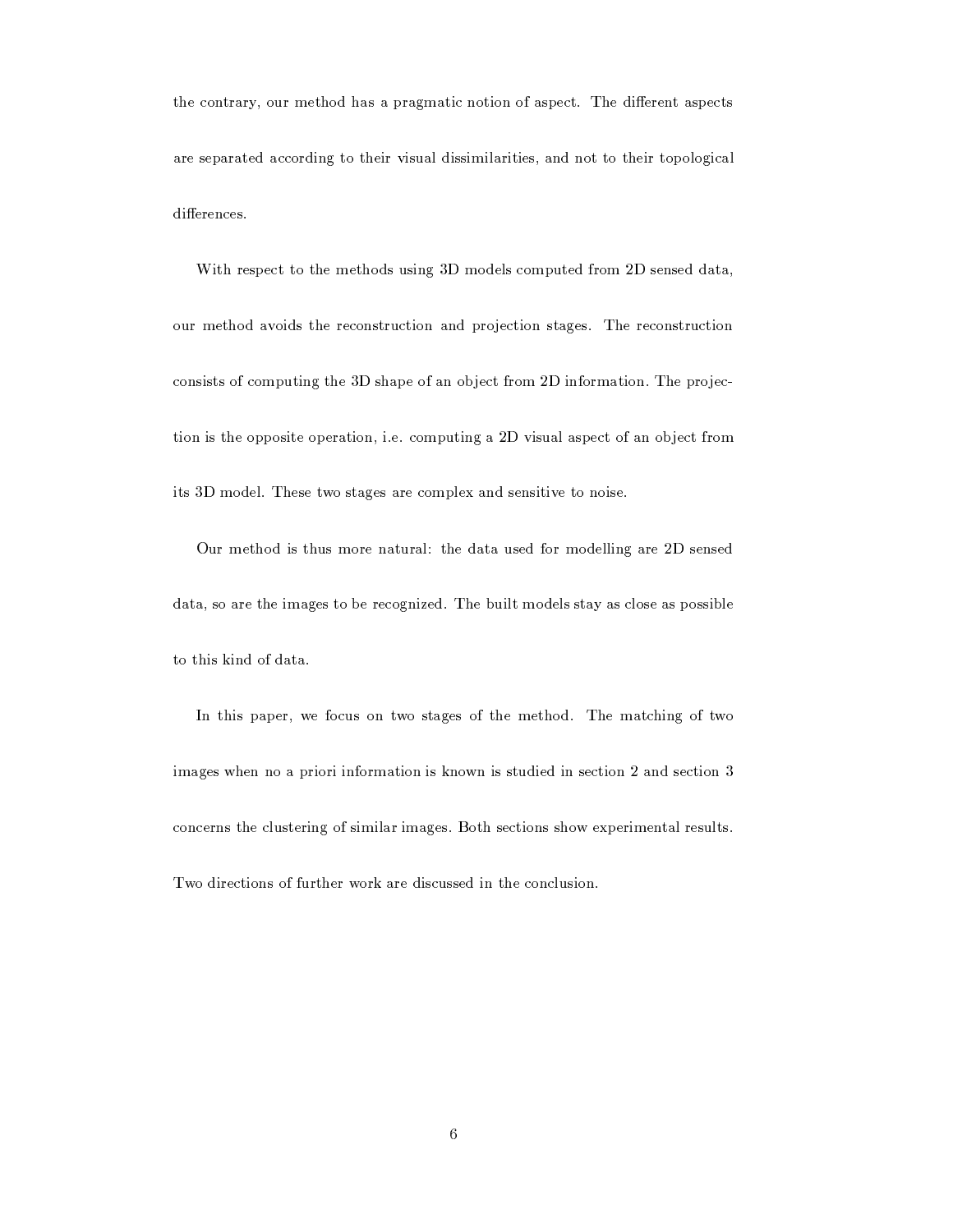#### Matching sets of 2D features  $\overline{2}$

#### $2.1$ The matching algorithm: general description

At this stage, our inputs are two images containing contours approximated by line segments. The aim of the matching is to find which segments of each image are the projections of the same edge of the 3D object. The output is a correspondence between the features (here the segments) of each image.

Matching is a prior stage to many algorithms and usually relies on one of the two following assumptions:

1. first assumption: the motion of the camera between the two viewpoints or that of the object if the camera is supposed motionless, is approximatively known and the location of one feature in an image may be deduced from the location of the corresponding feature in the second image. This assumption is done for example by the systems based on correlation techniques [Ana89, Fua90]. Another important case of systems using this assumption is that of tracking. The motion is supposed to be very small or very regular and the location of the features within an image of a sequence may be predicted from the knowledge of the previous images of the sequence [CS90, DF90].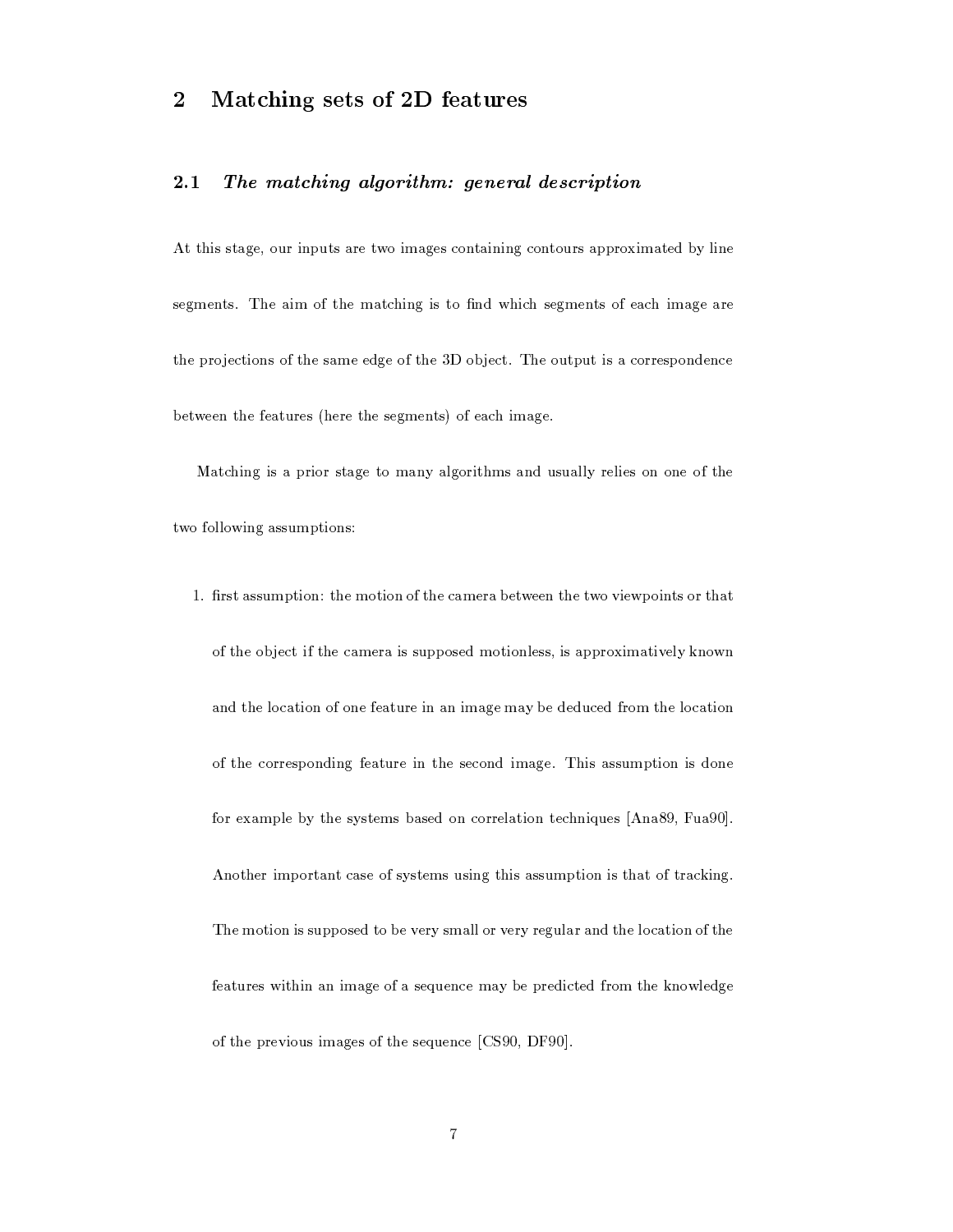2. second assumption: some of the features or group of features remain qualitatively similar. In this case, matching is based on the search of particular features configurations: small graphs of segments [SH92], the whole graph of all the segments [HHVN90], symmetric features [HSV90].

The first methods are quite limitated by their assumption: the motion has to be approximatively known. In many cases, especially those when the camera is not calibrated, the motion is not known at all, even if its kind (pure rotation or  $translation...$ ) is known. This is also the case if the images are taken with different cameras. The second methods are sensitive to noise. In the case of the use of small graphs of segments, either these graphs are too big and their configuration is never perfectly conserved, or they are too small and are no longer discriminant.

In our method we also use small groups of features. We do not characterize them by topological properties but by geometrical ones. We do not consider the exact motion of the camera, but only the apparent change of location of the features within the images. If we superimpose these images, we can speak of apparent motion of the features. The method is based on the knowledge of the kind of this apparent motion and on the estimation of its parameters. The second principle of the method is that it is not worth spending computing time to match a small number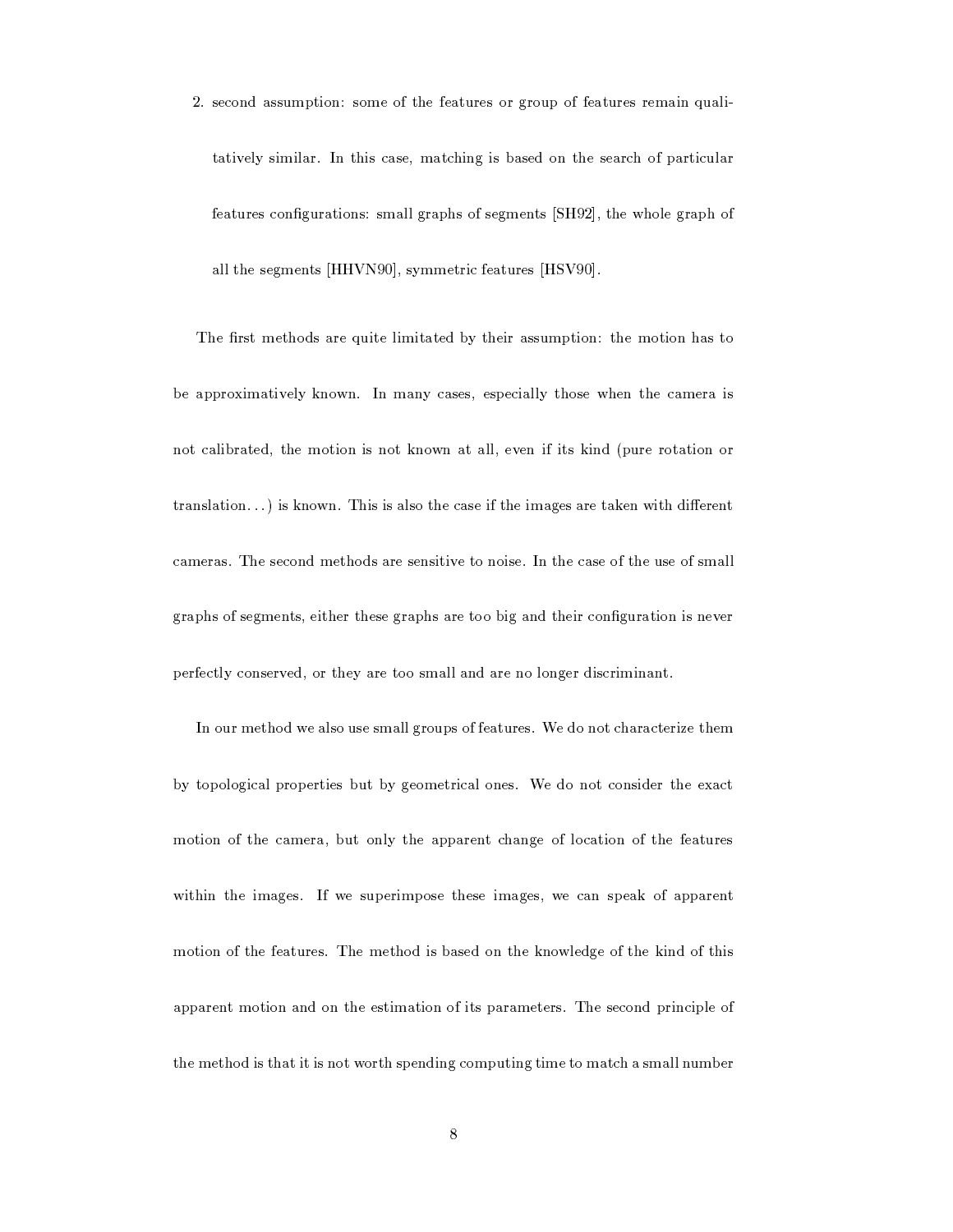of features between two images which belong to two different views of the object. As we want to cluster similar images, it is sufficient to know that the matching is almost impossible, i.e. that the images represent different aspects.

The different stages of our matching method are the following.

1. We have two images containing line segments approximating contour curves.

We assume that the apparent motion of the segments between the two images is a similarity (see next paragraph). We associate numerical invariants to the features. They are the angle and the length ratio defined by every pair of segments having an extremity in common.

- 2. The invariants and their corresponding segments are matched according to the value of the invariants: two pairs of segments of two images are matched if they define equal angles and length ratios. As there is some noise in the images, the equality is tested up to a noise threshold, in consequence of what all matches are not right.
- 3. To eliminate the wrong matches, a Hough transform technique is used, in order to evaluate the parameters of the apparent motion. As a matter of fact, the right matches correspond to the same apparent motion and the computation of this motion allows to recognize them. When two invariants are matched, there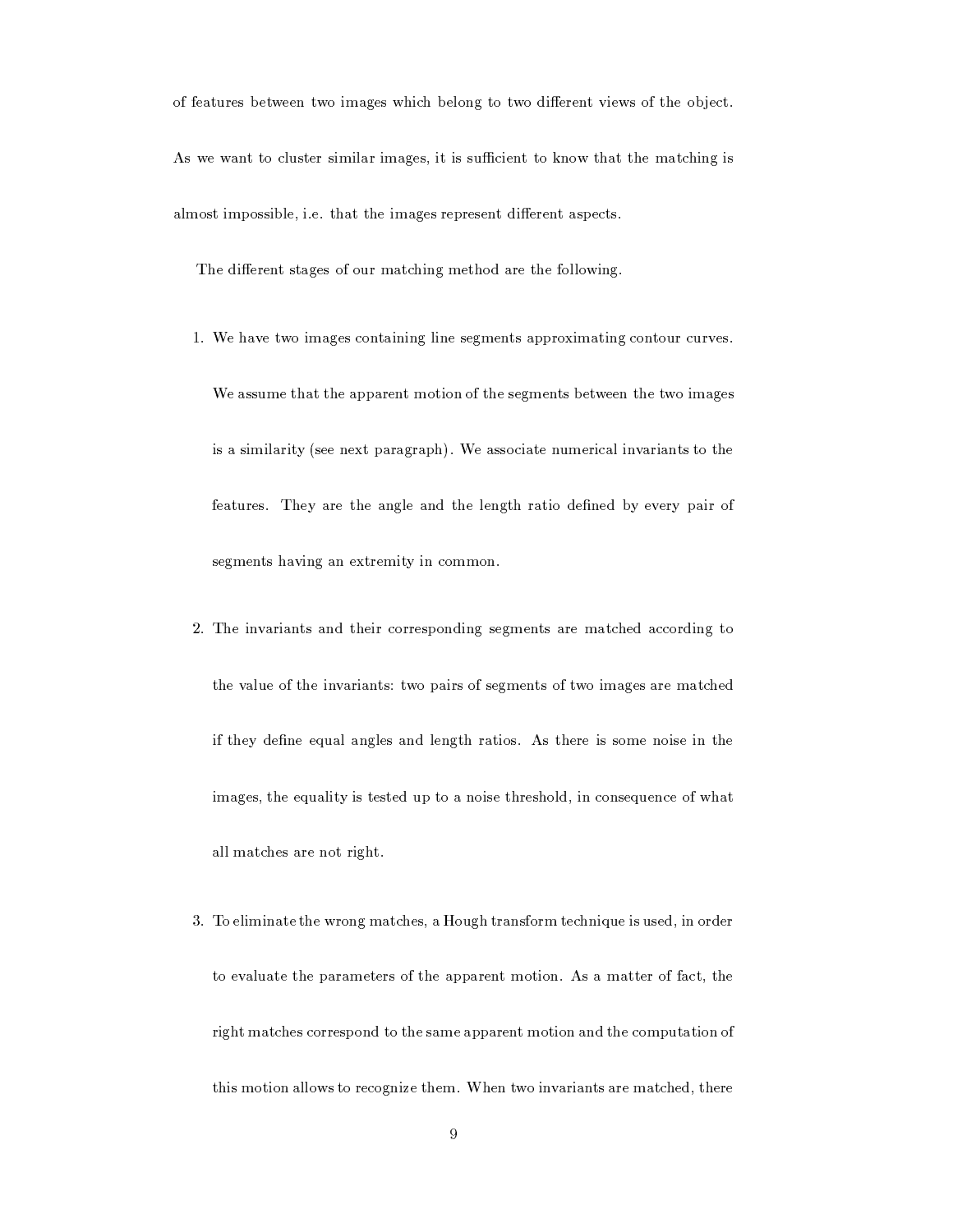is enough geometrical information to compute the transformation [GQ92]. In our case, when two pairs of segments are matched, it is possible to compute the parameters of the similarity which transform one of the two pairs into the second one. Such a computation is done for all the matches done at stage 2, whether they are right or wrong. In this way, each match gives a point in the transformation parameter space.

- 4. The points corresponding to wrong matches are distributed almost uniformly in the parameter space. This is because they are not correlated. On the contrary, the points corresponding to right matches define all the same real transformation parameters up to a noise factor. Thus they give many points in a small region of the space. This "accumulation point" may be found easily: all the points are projected on each of the space coordinate axis. A convolution computation allows to find the interval of each axis which contains the maximum number of projected points. These intervals are the projections of the accumulation point. All the matches which give a transformation, whose parameters are not in these interval, are eliminated.
- 5. The match between the individual segments are deduced easily from the matches of segment pairs.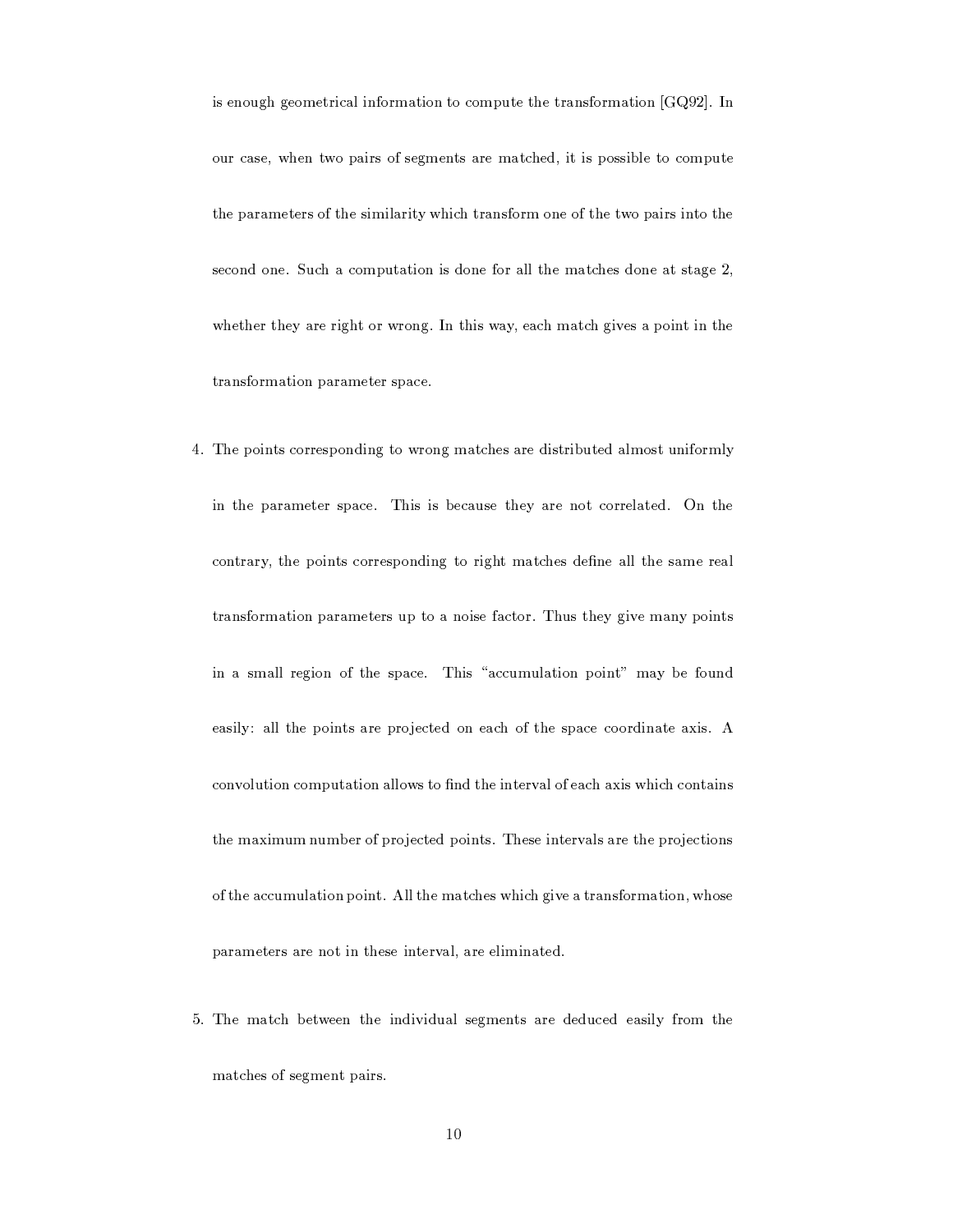This method allows matching images with no a priori information about the images, and it is more powerful than tracking or correlation methods. Furthermore, it uses only very small groups of features and is thus more robust to noise than the methods based on a topological description of the images. Its only limitation comes from its incapacity to match images representing different aspects of the observed object, but this is not a problem for our modeling method. On the other hand, it is based on local features and it is not sensitive to partial occlusion or to the eventual existence of a background visible in the images.

The next paragraph justifies the use of similarities. After that, some experimental results are shown on real images and some techniques of image correction to ameliorate the matching are presented.

#### $2.2$ Comments on the choice of similarities

The apparent motion is not any classical planar transformation (Euclidean, affine, projective). But in many cases, it can be approximated precisely by one of these transformations. When the object is flat, the transformation is projective. Thompson et al. [TM87] show that the perspective distorsions are negligible if the depth of the 3D object is at least ten times smaller than its distance to the camera. The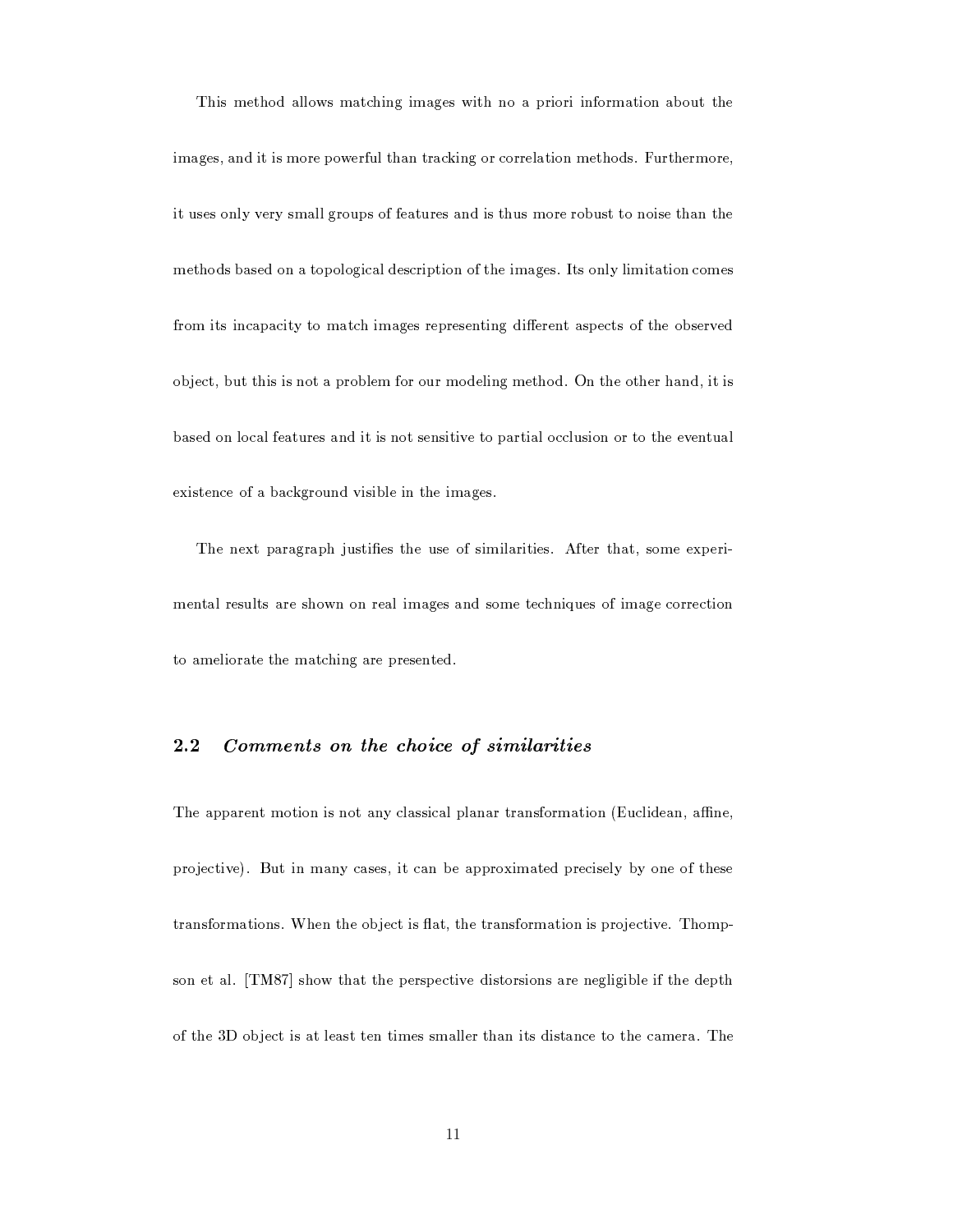apparent motion is a similarity if two conditions are satisfied: firstly the object is planar and orthogonal to the principal axis; secondly, the principal axis of the camera dœs not move between the two shots.

In practice these assumptions are not strictly satisfied. The invariants we use are the angle and length ratios of each pair of segments having an extremity in common. The use of other segments could be considered, but it would increase the combinatorics of the computation, Furthermore, when the assumptions are not strictly observed in general, they can be so locally. Our experimentations show that the observance of the assumptions is not too strict. For example, the invariance of the principal axis may be practically understood as "this axis must not rotate of more than 15 degrees".

#### 2.2.1 Mathematical considerations

Let us give a more mathematical argumentation about the choice of similarities. We consider a classical perspective projection model for the camera. The following frames are orthonormal (see Figure 1): an object centered frame  $(O, X, Y, Z)$ , an image frame  $(o, u, v)$ , the image orientation being provided by the direction of the optical axis, a camera frame  $(C, x, y, z)$  where C is the optical center, Cz is the optical axis,  $Cx$  being parallel to  $ou$ .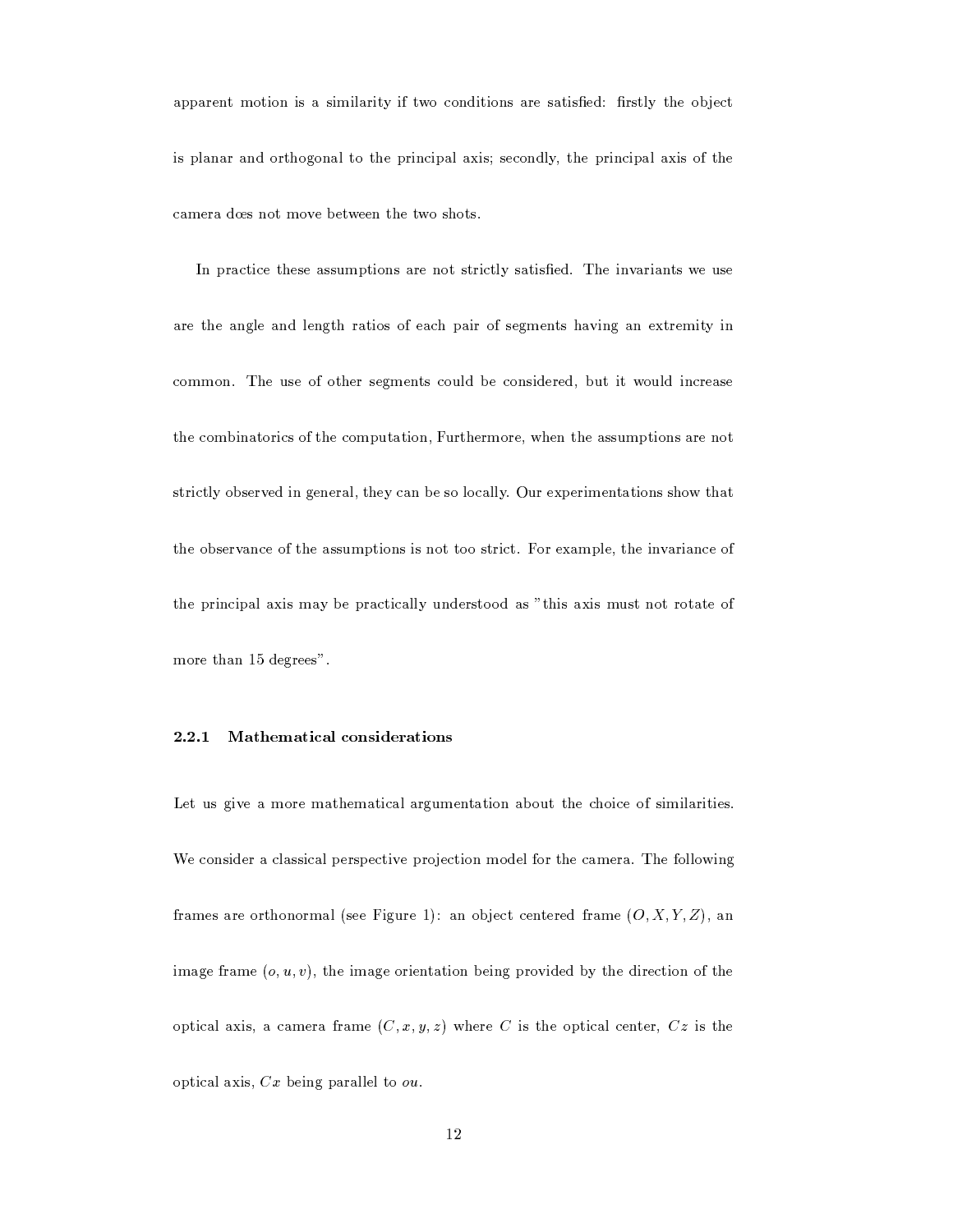Ten parameters are needed in order to determine the projection of an object onto the image: six parameters for defining motion between the object and the camera, i.e. three angles  $(\alpha, \beta, \gamma)$  of rotation around each axis and three scalars  $(a, b, c)$  for a translation, two parameters give the scale factor between the camera frame and the image frame (if we consider square pixels these two parameters reduce to one,  $k$ ), the last two parameters define the translation between the image frame origin and the intersection between the image and the optical axis,  $(d, e)$ .

**Transformation equations.** An object point  $M$  projects onto an image point  $m$ and this transformation can be written as a matrix with homogeneous coordinates:

$$
\begin{pmatrix}\n u_m \\
v_m \\
w_m\n\end{pmatrix} = \begin{pmatrix}\n a_{11} & a_{12} & a_{13} & a_{14} \\
a_{21} & a_{22} & a_{23} & a_{24} \\
a_{31} & a_{32} & a_{33} & a_{34}\n\end{pmatrix} \begin{pmatrix}\n x_M \\
y_M \\
z_M \\
t_M\n\end{pmatrix}
$$

The coefficients of this matrix can be expressed in terms of the parameters just

described:

$$
a_{11} = k \cos \gamma \cos \beta + d \sin \beta
$$
,  $a_{21} = k \sin \gamma \cos \beta + e \sin \beta$ ,  $a_{31} = \sin \beta$ 

$$
a_{12} = -k\cos\gamma\sin\beta\sin\alpha - k\sin\gamma\cos\alpha + d\cos\beta\sin\alpha
$$

$$
a_{22} = -k \sin \gamma \sin \beta \sin \alpha - k \cos \gamma \cos \alpha + e \cos \beta \sin \alpha
$$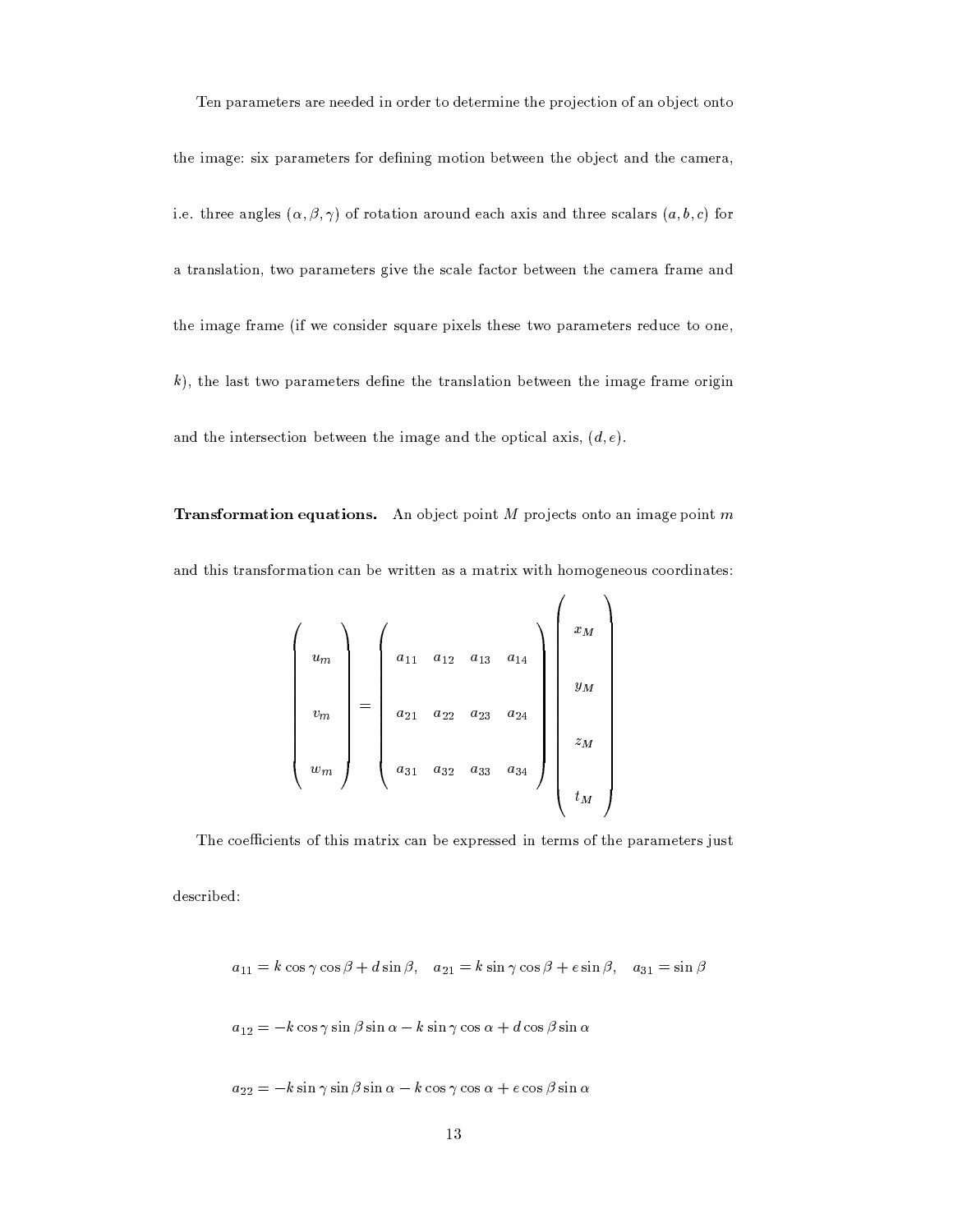$a_{32} = \sin \alpha \cos \beta$ 

 $a_{13} = -k \cos \gamma \sin \beta \cos \alpha - k \sin \gamma \sin \alpha + d \cos \beta \cos \alpha$ 

$$
a_{23} = -k \sin \gamma \sin \beta \cos \alpha - k \cos \gamma \sin \alpha + e \cos \beta \cos \alpha
$$

 $a_{33} = \cos \alpha \cos \beta$ 

$$
a_{14} = ka + dc
$$
,  $a_{24} = kb + ec$ ,  $a_{34} = c$ 

Restrictive assumptions. We introduce now some restrictions onto the projection parameters in order to simplify these equations. The effect of these restrictions is to insure that the various images of the same object depict the same characteristic view and to allow the estimation of the transformation parameters without any point-to-point correspondence.

First we assume that the perspective effects are weak. One can consider this hypothesis as valid whenever the ratio between the approximate size of the object and the distance from the object to the viewer is 0.1 or less[TM87]. Mathematically this translates into  $t \ll z$  or  $a_{i4} \approx 0$ ,  $i = 1, 2, 3$ .

Second we assume that the relative displacement (between two views of the same object) is such that the same characteristic view is seen in both images. Mathematically, this is equivalent to restrict "lateral" rotations and translations: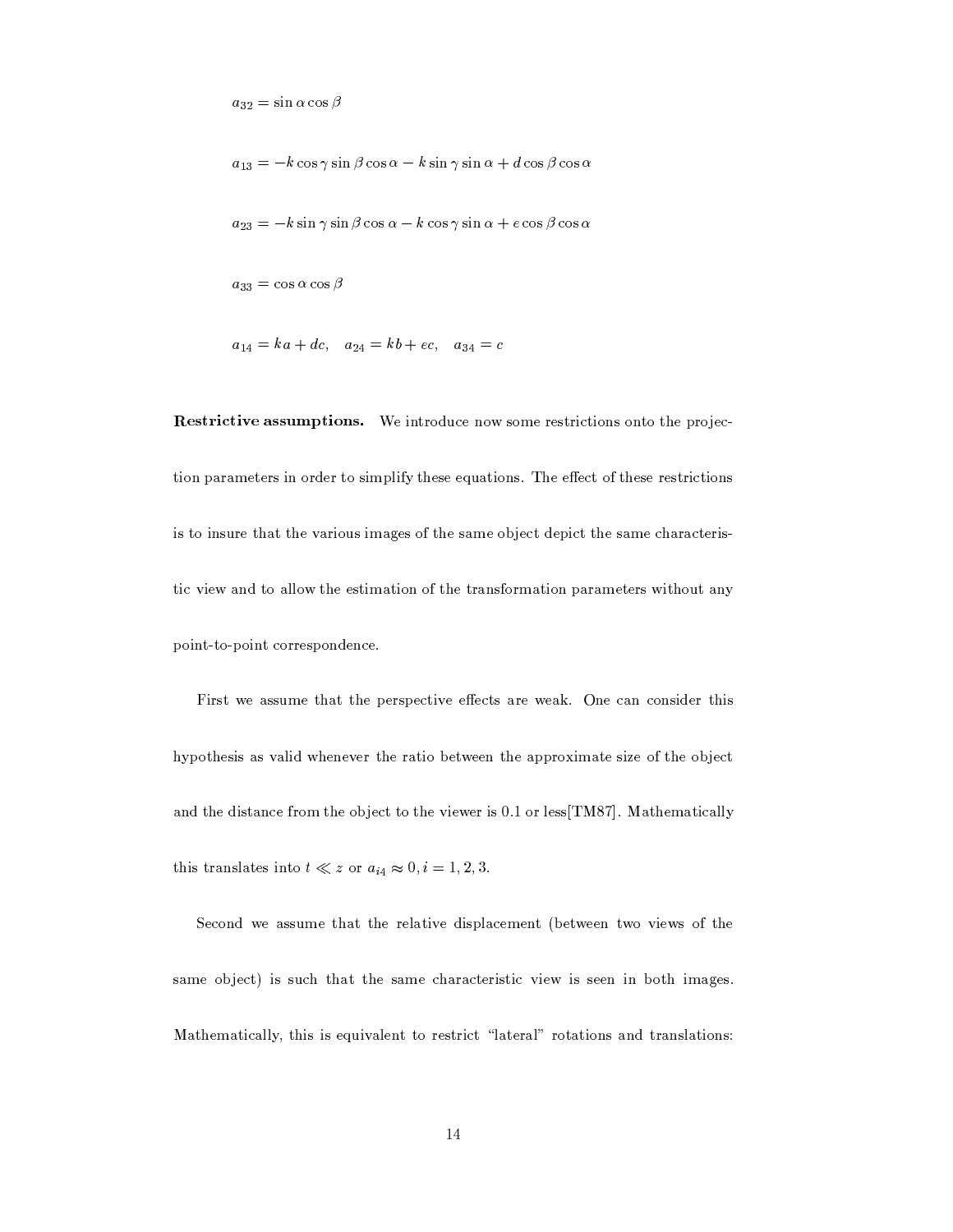$\alpha \approx 0, \quad \beta \approx 0, \quad a \ll c, \quad b \ll c$ 

The projection transformation becomes:

$$
\begin{pmatrix}\nu_m \\ v_m \\ w_m \end{pmatrix} = \begin{pmatrix}\nk \cos \gamma & -k \sin \gamma & d \\ k \sin \gamma & k \cos \gamma & e \\ 0 & 0 & 1\n\end{pmatrix} \begin{pmatrix}\n1 & 0 & 0 & 0 \\ 0 & 1 & 0 & 0 \\ 0 & 0 & 1 & 0 \end{pmatrix} \begin{pmatrix}\nx_M \\ y_M \\ z_M \\ t_M \end{pmatrix}
$$

The object to viewer transform is the composition of perspective projection and a 2-D direct similarity. This last transform is composed of a scaling, a rotation, and a translation. If we denote by  $S$  the similarity matrix and by  $P$  the projection matrix we have:  $m = SP(M)$ .

For two different views we have two different similarities but the same projection:  $m_1 = S_1 P(M)$  and  $m_2 = S_2 P(M)$ . The similarity being invertible we immediately obtain the mapping of points from one view onto points from the other view:  $m_2 =$  $S_2S_1^{-1}(m_1)$ . This mapping has four parameters associated with it: a scaling factor  $k$ , an angle of rotation  $\gamma$ , and two scalars d and e defining a translation.

#### 2.2.2 The case of other image transformations

The distorsion of the projection of a 3D object in different views cannot actually be modelled by an image transformation. However, as affine or projective image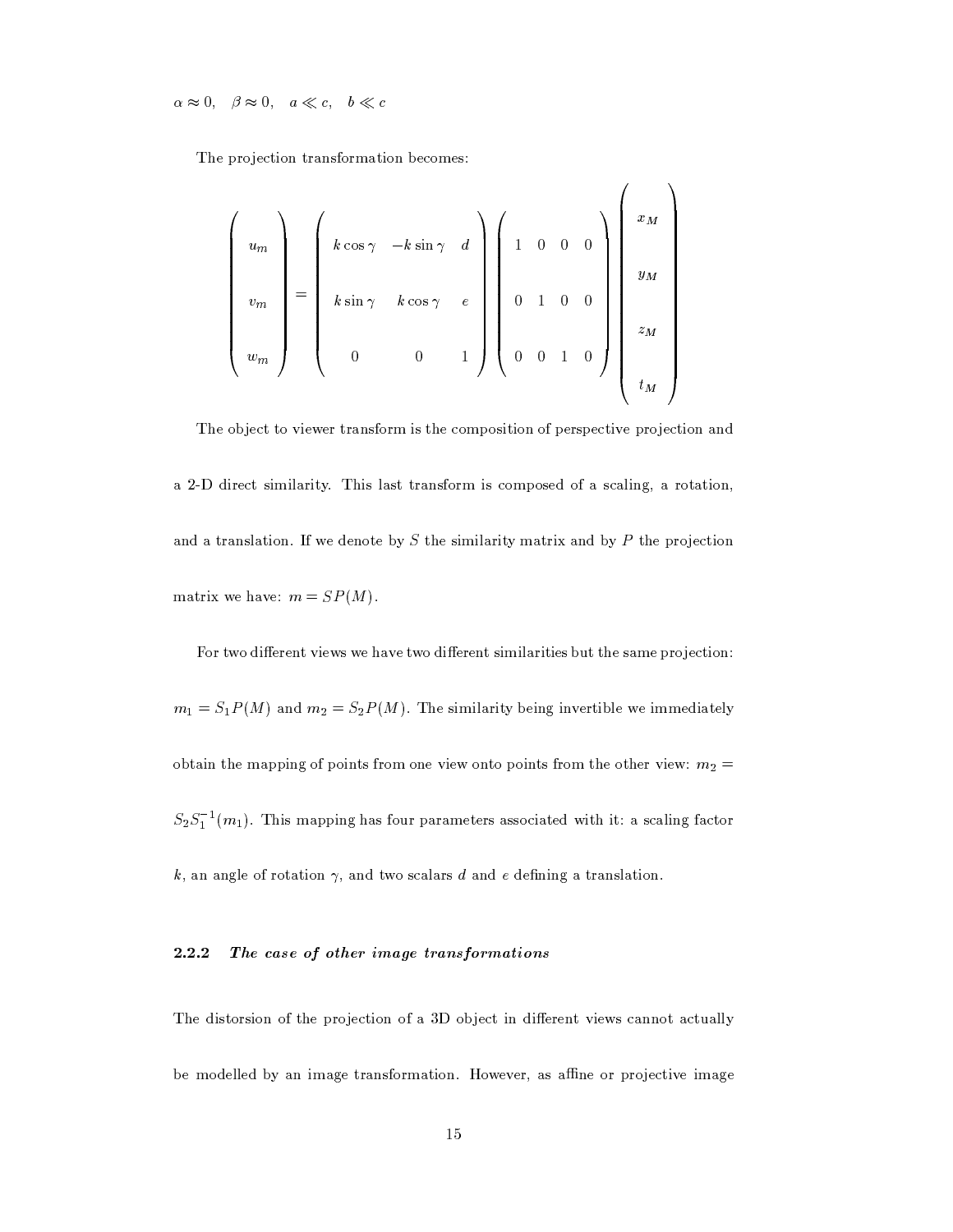transformation offers more parameters than similarities  $(6 \text{ in the affine case}, 8 \text{ in the } 2)$ projective one), they provide a way to get a better approximation of the observed transformation.

Nevertheless, such complex transformations have more complex invariants: length ratios of collinear points and affine coordinates for the affine transformations, and cross-ratios and projective coordinates for the projective ones. Such invariants may be computed choosing 3 or 4 points as a reference frame and another point whose coordinates are computed in that frame. The first problem for an effective computation is the choice of these points. Even if we restrict the possible configurations to the points lying on some particular subgraphs, the combinatorics remains high. Secondly, these invariants are not always very robust to noise [Mor93].

#### $2.3$ Experimental results

In this paragraph, we provide some results which show that the algorithm runs well even if the assumptions are not strictly respected.

Figure 2 shows an example using the algorithm. The original images are shown on the left, the features extracted from these images are shown in the middle and the features which are matched are on the right. The segments which are not matched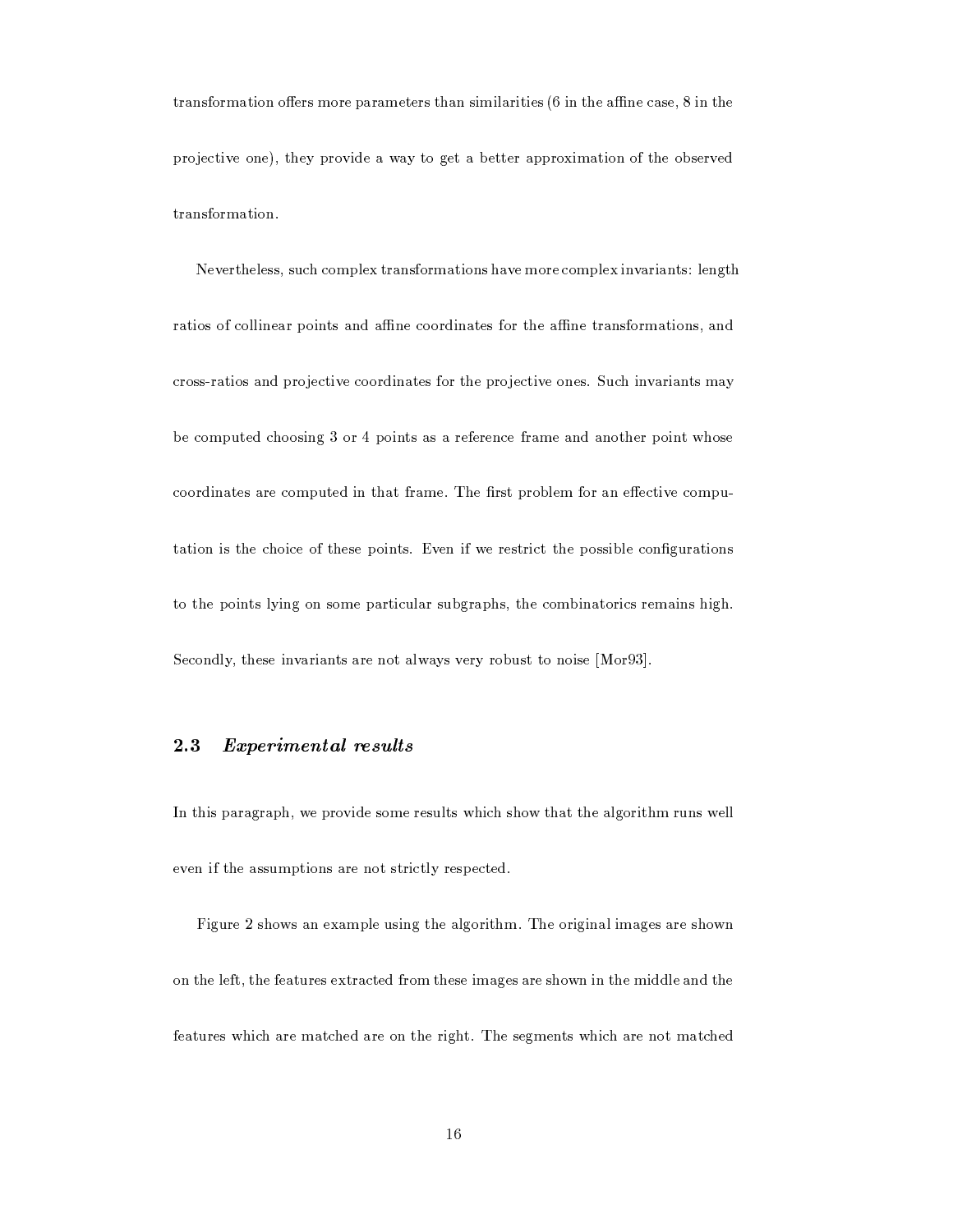are usually broken in several smaller segments in one of the images and not in the other one.

This example shows clearly that the assumptions are not too strict. Between the two shots, the principal axis of the camera has rotated of more than 15 degrees and the algorithm still runs correctly.

The second example (Figure 3) shows what happens when the images are too far from the theoretical assumptions. Almost nothing is matched, though a few segment matches are correct. This demonstrates that wrong matches do not form any accumulation points in the transformation space and that the right matches will be found even with much noise in the images. That also shows that the main limit of the algorithm is the invariance of "the invariants" and not the principle of the algorithm itself.

#### $2.4$ *Image correction*

The algorithm just presented allows the features in two images which have similar geometrical properties to be matched. Some other features have not been matched because they are affected by noise. Comparing the unmatched features, it is then possible to find some of the effects of the noise and to correct them.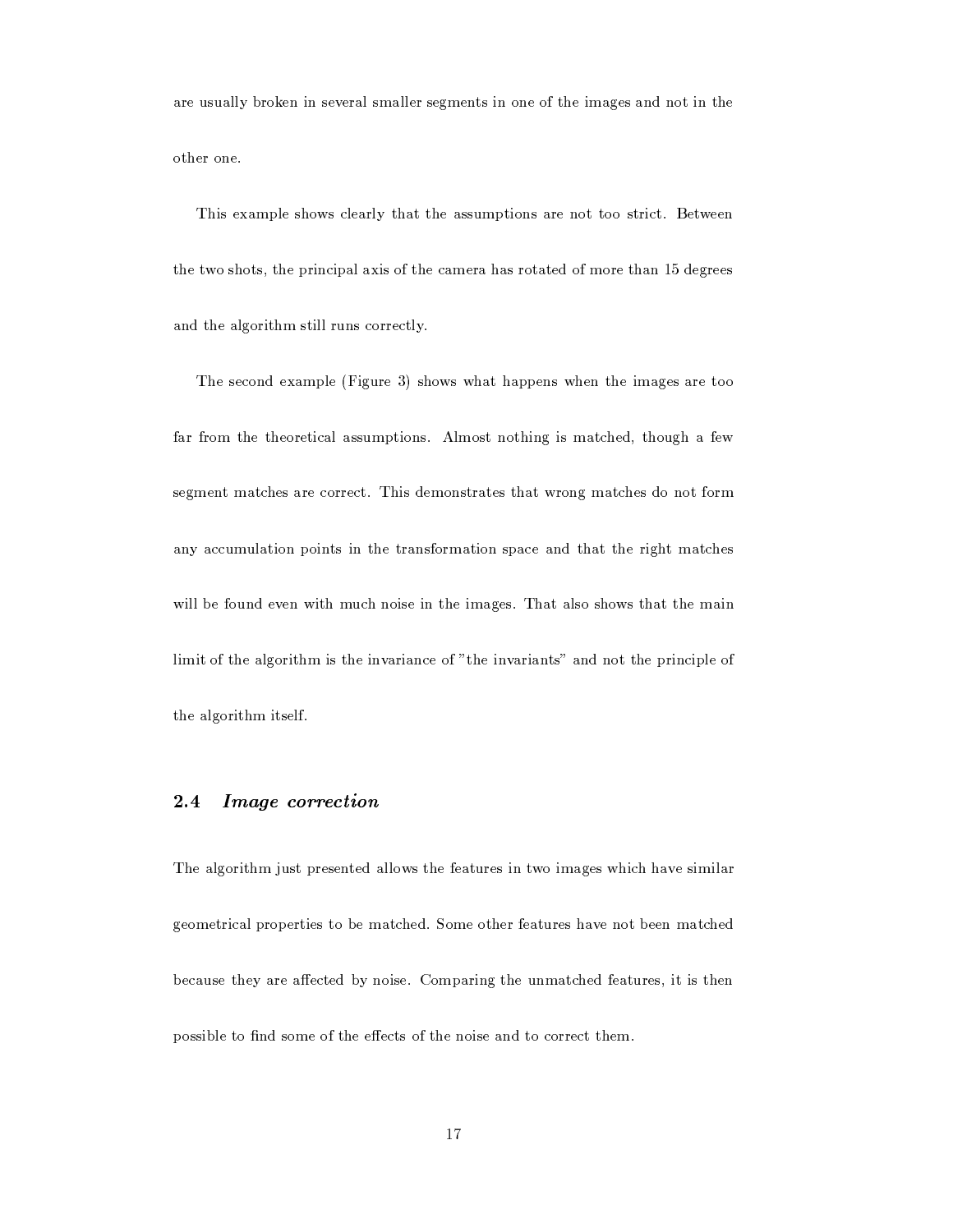Some examples of these corrigible effects are T-junctions and split junctions. As

a first match is already done, it may be carried on by topological considerations. For example, if two junctions are matched, the segments which go through this junction should probably be matched. If they are not, we look for T-junctions, split-junctions, collinearities... If such an error exists in one image and not in the other one, it is corrected and we may carry on the matching.

The justification of such corrections comes from statistical properties. In most cases, T-junctions, split junctions and collinearities which cannot be matched are due to noise, rather than by the object itself. Furthermore, it is possible to exhibit some causes for them [GM92]: the fact that the depth of focus is finite, the passage from 2D to 3D or electronic noise.

The corrections are shown on Figure 4. On the left of the figure are shown the noised structures, and the corrected ones are shown on the right.

Figure 5 shows an example of correction. The two upper images are two views of an object. They are very similar, but the noise is very different. The left lower image shows the elements which are matched when no correction is done. The last image shows the features matched when some corrections are done.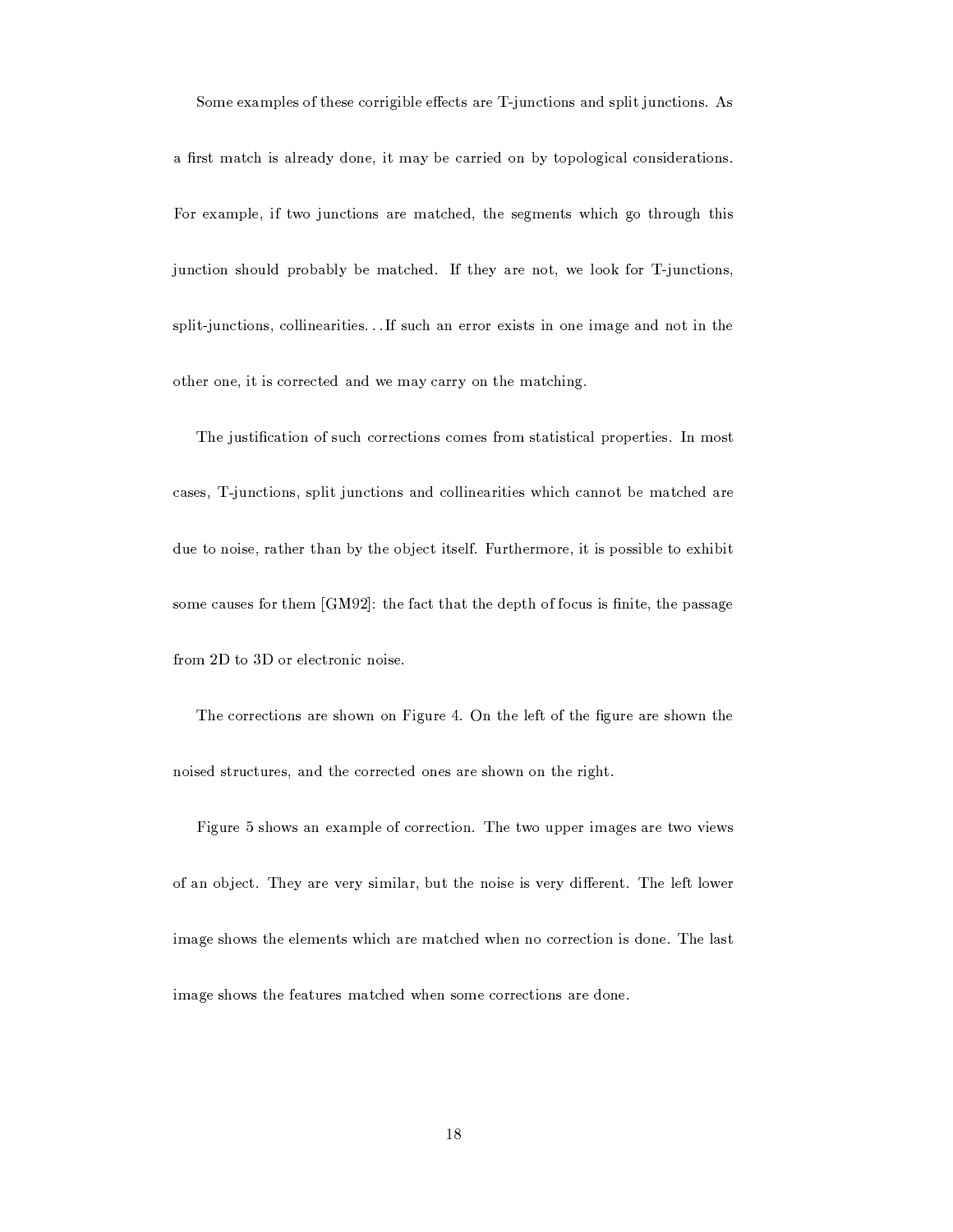#### $2\,.5$ Conclusion on matching

The matching algorithm presented here is very simple. The approximations of the apparent motion are quite unrefined and the invariants used are only based on 2D transforms. This makes the algorithm robust and allows it to run with no prior information. Of course, the quality of the matches can be improved easily using topological information for example.

#### Clustering of an image set 3

This stage of the modelling process consists of grouping into sets or clusters the images representing neighboring aspects of the object. This is done by computing a measure of likeness between images and by using a classical clustering method.

#### $3.1$ Measure of the likeness between images

With a set of images of a same object, the algorithm of the previous section allows to match all the pairs of images. When the images are similar, many features are matched; when they are not, the matching is very poor. It is then possible to measure the similarity of two images according to the proportion of features matched. The measure may be called a distance, but not in a mathematical sense.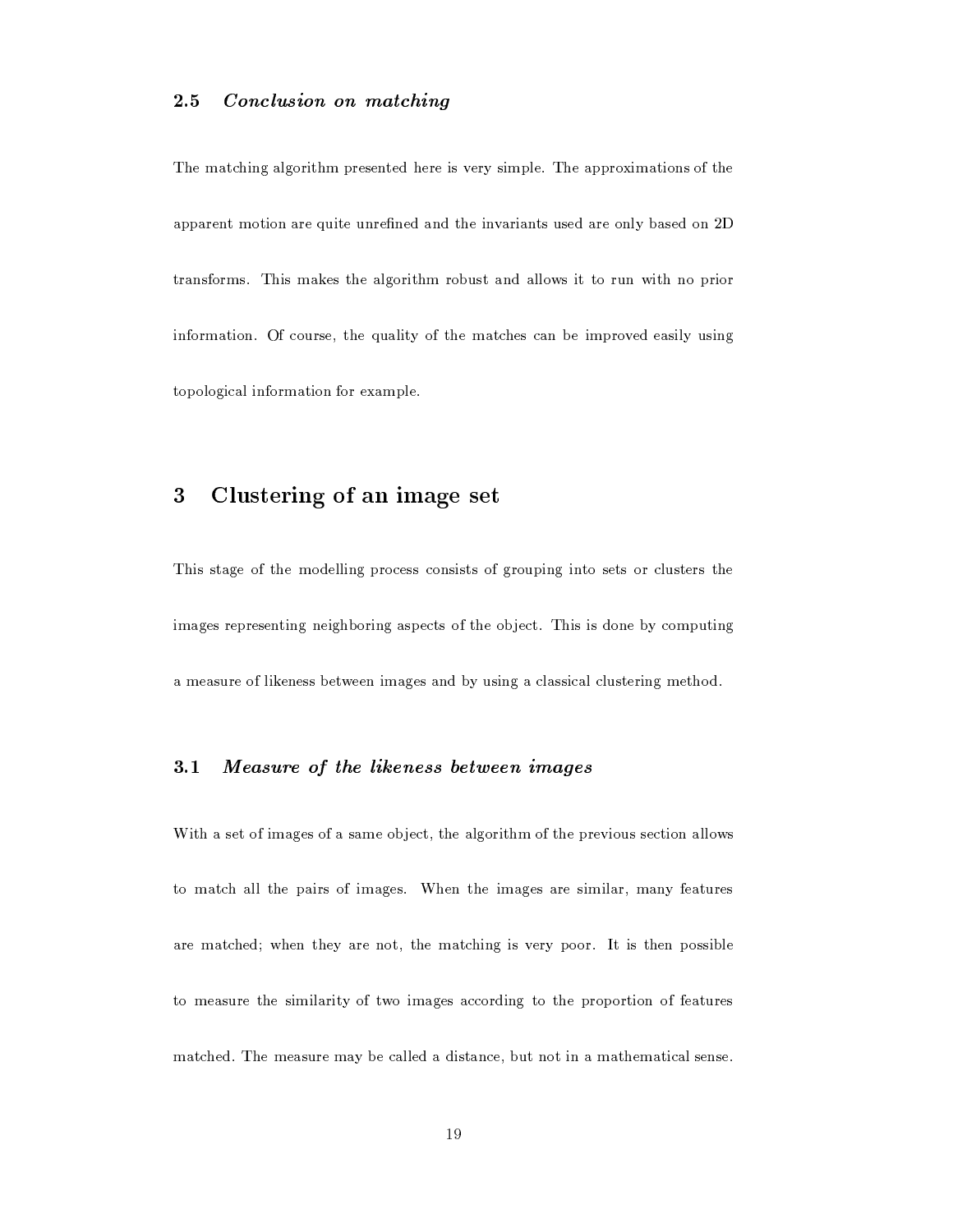The formula we use for this measurement is:

$$
d(11, I2) = \frac{a \text{ } n \text{ } b \text{ } s \text{ } \text{ } e \text{ } g_1 \text{ } \text{ } n \text{ } b \text{ } s \text{ } \text{ } e \text{ } g_2}{a \text{ } n \text{ } b \text{ } s \text{ } \text{ } e \text{ } g_{\text{} \text{ } n \text{ } a \text{ } c \text{ } h \text{ } e}} + \frac{b \text{ } n \text{ } b \text{ } v \text{ } r \text{ } t_1 \text{ } n \text{ } b \text{ } v \text{ } t_2}{a \text{ } n \text{ } b \text{ } r \text{ } t_{\text{ } \text{ } m \text{ } a \text{ } c \text{ } h \text{ } e}} + \frac{c \text{ } s \text{ } u \text{ } m \text{ } d \text{ } e \text{ } g_1 \text{ } s \text{ } u \text{ } m \text{ } d \text{ } e \text{ } g_2}{s \text{ } u \text{ } m \text{ } d \text{ } g_{\text{ } \text{ } m \text{ } a \text{ } c \text{ } h \text{ } e}} \tag{1}
$$

 $n$ bseg<sub>1</sub>,  $n$ bseg<sub>2</sub> and  $n$ bseg<sub>matched</sub> are respectively the number of segments of the first image, that of the second image, and the number of segments matched between the two images.  $n b v r t_1$ ,  $n b v r t_2$ ,  $n b v r t_{matched}$  have similar meanings about vertices.  $sumdeg_1$  and  $sumdeg_2$  are respectively the sums of the degrees of all the vertices of the first image and the same sum for the second image.  $sumdeg_{matched}$  is the sum of the degrees of the matched vertices: when two vertices, one of each image, are matched, their degree is the number of pairs of matched segments going through these vertices.  $a, b$  and  $c$  are three coefficients which have to be experimentally determined. According to our experiments, we take  $a = b = 2$  and  $c = 1$ . d is equal to  $a+b+c$ .

#### 3.1.1 **Experimental results**

Figure 6 displays eight images of a same object. All pairs of images were matched and the likeness of these image pairs was computed. The distance matrix obtained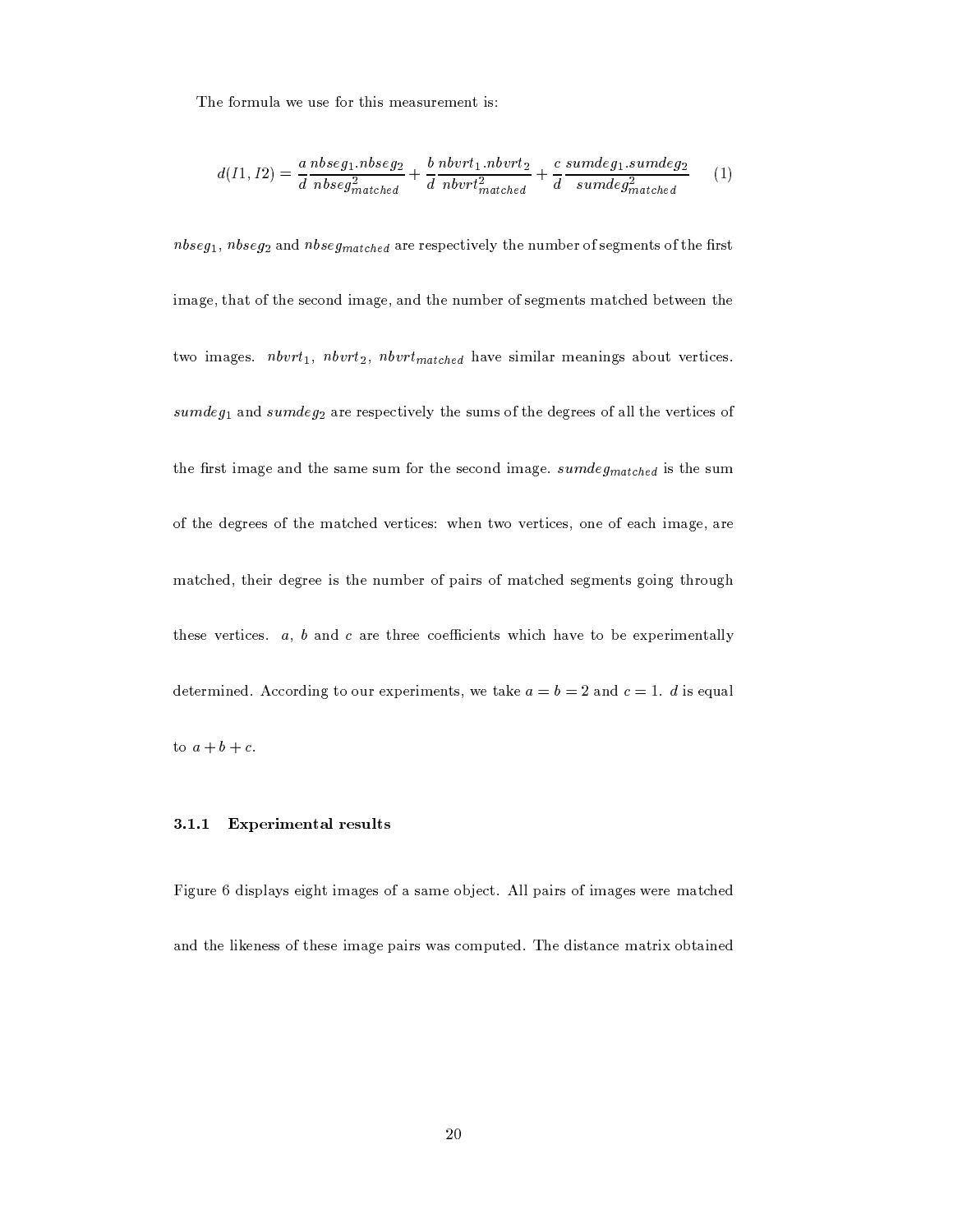for these eight images is the following:

 $\overline{ }$ 

|  |  |      |      |                   | $1.00$ $2.26$ $5.85$ $75.65$ $80.20$ $25.59$ $103.68$ $34.39$ |       |  |
|--|--|------|------|-------------------|---------------------------------------------------------------|-------|--|
|  |  |      |      |                   | 1.00 2.10 63.40 27.98 98.97 30.41 115.00                      |       |  |
|  |  |      |      |                   | 1.00 3.93 17.86 49.79 59.74 73.18                             |       |  |
|  |  | 1.00 |      | $1.92 \quad 2.29$ | 11.36                                                         | 5.96  |  |
|  |  |      | 1.00 | 2.02              | $\infty$                                                      | 21.22 |  |
|  |  |      |      | 1.00              | 1.8                                                           | 6.96  |  |
|  |  |      |      |                   | 1.00                                                          | 7.00  |  |
|  |  |      |      |                   |                                                               | 1.00  |  |

The symbol  $\infty$  means that the matching process failed to find common features between the two considered images. The exact value of big numbers has not much significance. It only shows that the images differ a lot. The pertinence of this measure is shown by the results of the clustering.

#### Clustering of a set of images  $3.2$

The method we use to regroup the images is a classical agglomerative method: each image is put in a different cluster; their distance is that of the images. The two nearest clusters are grouped if their distance is inferior to a threshold; the distances between the clusters are updated; the distance between two clusters is equal to the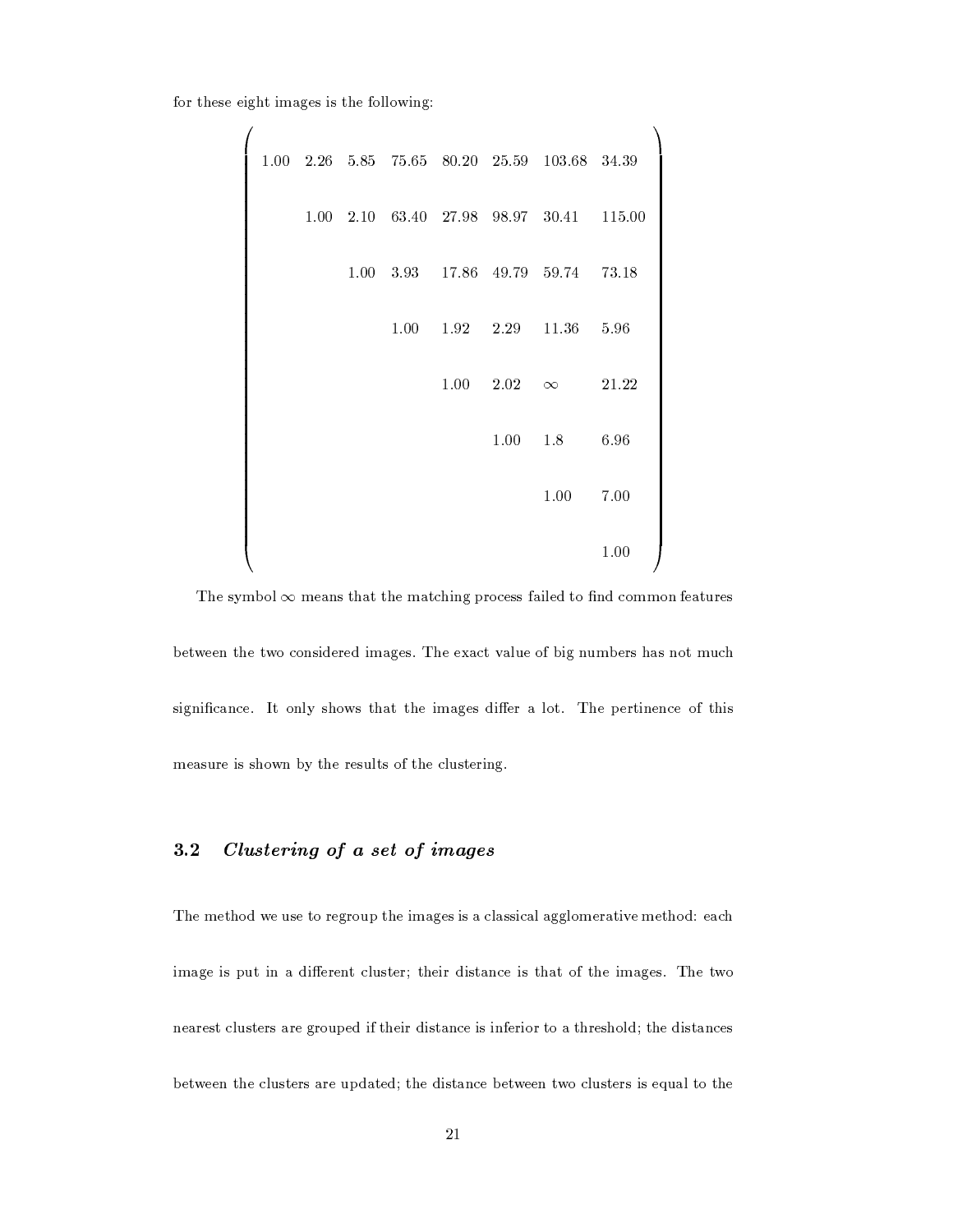mean of the distances of the images of the each cluster; The process is repeated until no new grouping is possible.

This method forms a partition of the initial set of images, what is not necessary, and there is a threshold to determine. The partition constraint gives in fact a way to compute a threshold automatically. If we consider the likeness of the clusters which are grouped at each step of the process, we obtain a sequence of positive numbers which has a gap (this is an experimental verification). Here are for example some sequences obtained with different sets of real images (boldface numbers locate the  $gap):$ 

 $-1.115$ 1.242 1.257 1.367 1.380 1.541 1.757 1.425 1.425 1.849 2.120 2.13 0 2.485 3.939 905.698 36.097 471.307  $• 3.537$ 3.690 4.309 4.435 4.704 5.026  $10.488$ 47.163 75.783

#### 3.2.1 **Experimental results**

Let us consider the sequence of image of Figure 6. The clustering algorithm gives the following groups:  $\{I1, I2, I3\}, \{I4, I5\}$  and  $\{I6, I7, I8\}$ 

To test our algorithms on a more significant set of images, we took 80 images of a same object as shown on Figure 7. The first twenty images are taken every 2.5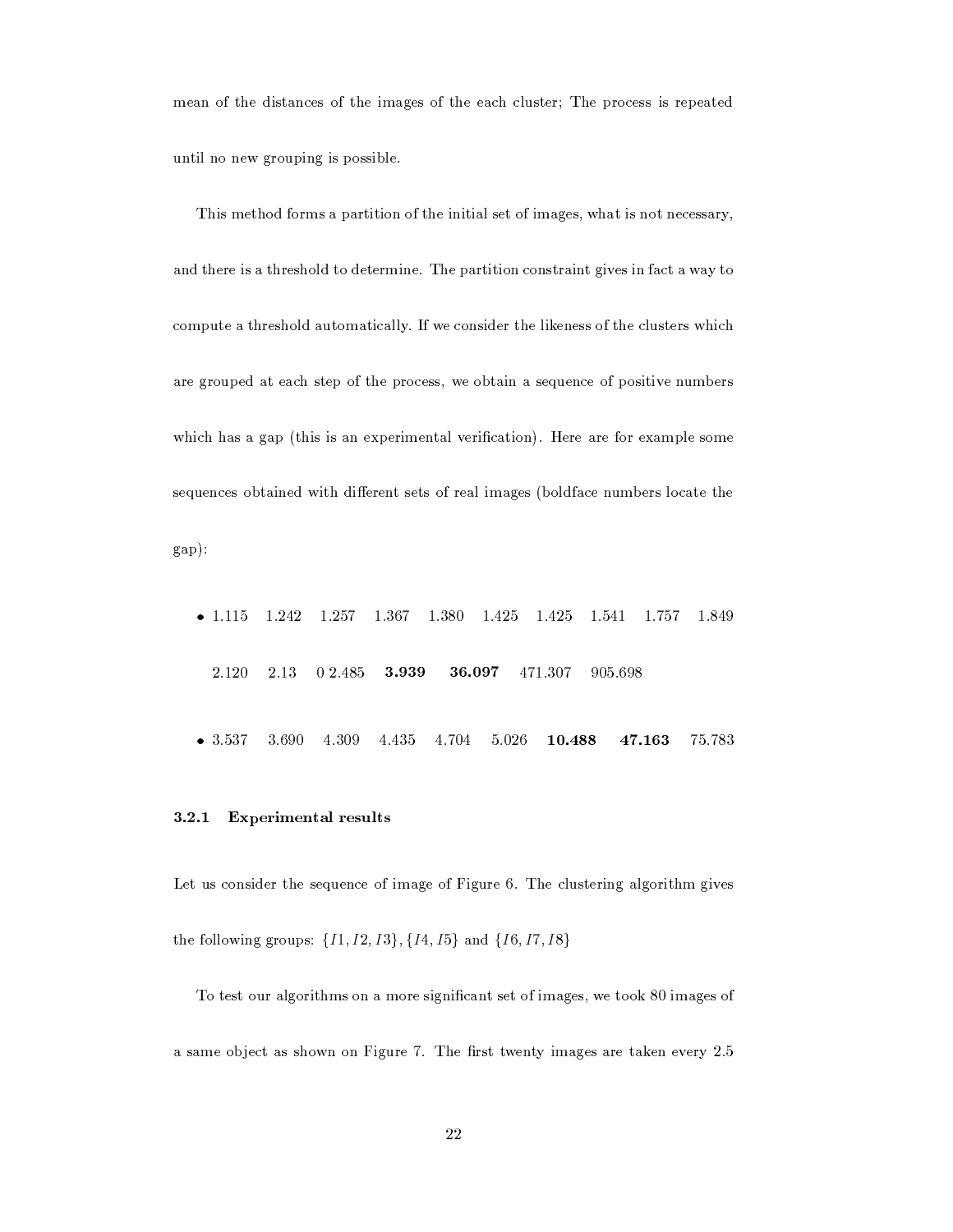degrees, the other ones every 5 degrees. The clustering process gives 7 groups as

follows:

Group 1: images 1 2 3 4 33 34 35 36 37 38 39 68 69 70 72 73 images 5 22 23 24 25 26 28 58 59 60 61 62 Group 2: images 6 7 8 9 10 40 41 42 43 44 74 75 76 77 78 Group 3: Group 4: images 11 12 13 14 15 27 45 46 47 48 49 Group 5: images 16 17 50 71

Group 6: images 18 19 20 21 51 52 53 54 55 56 57

Group 7: images 29 30 31 32 63 64 65 66 67 Figure 8 shows two images of each group and the features extracted from these

images. As the object is almost symmetric, each cluster collects images of both sides of it. As similarities are used to compute the matching, only images taken with neighboring viewpoints are gathered in one group. For example, the groups 2 and 6 contain some images topologically very similar, but these images have very different invariants for the similarities. To avoid this problem (if we want to avoid it), we should use other transformations like affine transformations or collineations.

The result is not totally perfect. Images number 5, 27 and 71 are not in the group expected, but this is due to the noise of the images. The effect of this clustering noise will be attenuated at the modelling stage with the introduction of reliability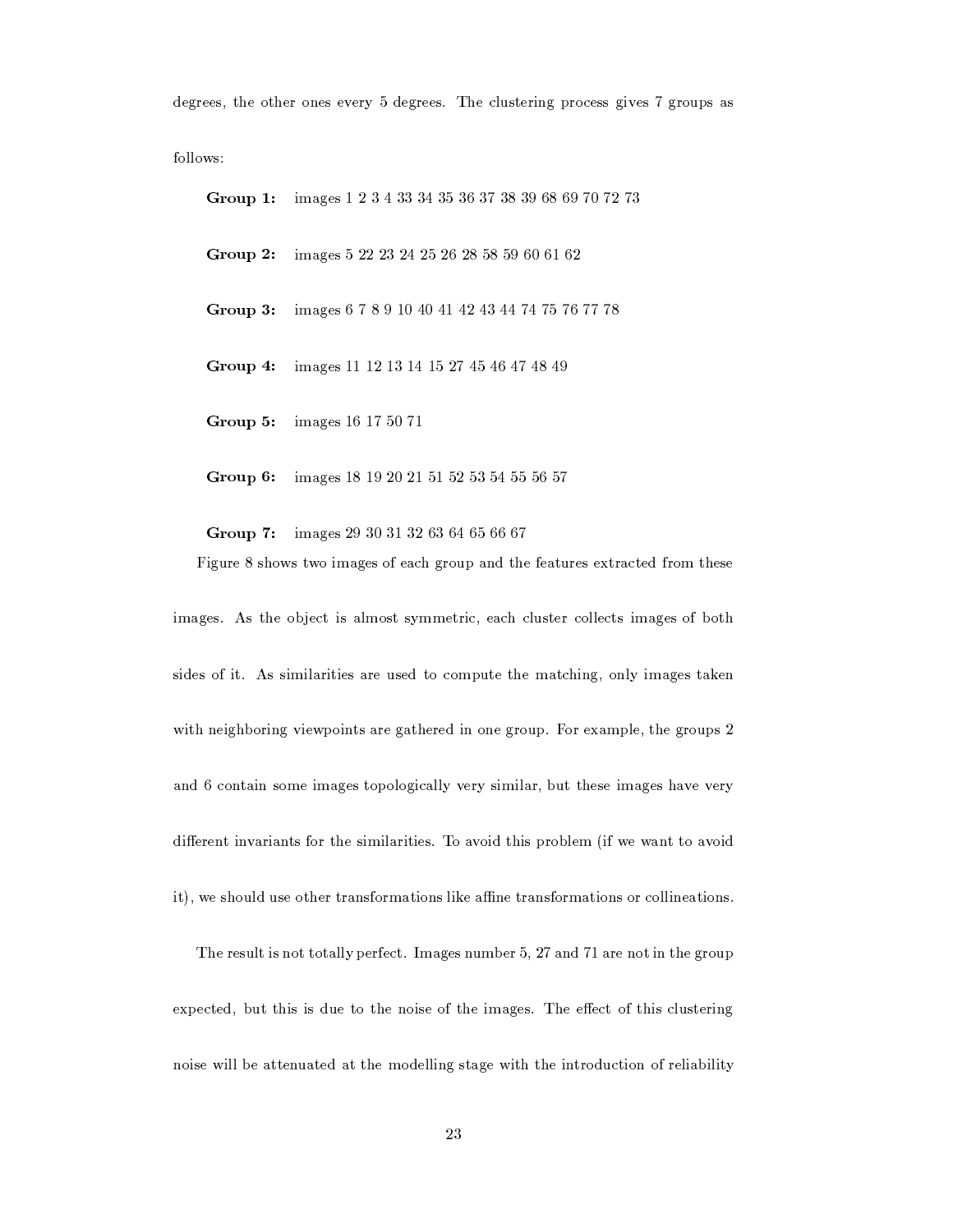coefficients for each feature of a group.

#### 3.3 Conclusion on clustering

The clustering process is based on a very simple algorithm for the computation of the similarity measure and for the clustering itself. The experimental results are good, even with a big set of images. The main problem of this algorithm is its complexity. As it implies to match all the pairs of images, the complexity is  $O(n^2)$ where  $n$  is the number of images. Fortunately, this stage is off-line!

#### Conclusion  $\overline{\mathbf{4}}$

In this paper, we have detailed two stages of a modeling method: how to match two images to find their common features, and how to use this matching to regroup the images of a set of images, which represent similar aspects of the 3D modeled object. These stages are based on the estimation of the apparent motion using invariants associated with small groups of features.

Its main advantages are its robustness to image noise and partial object occlusions and its generality: it does not need any a priori information about the object, the motion of the camera between the two shots or any calibration of the camera.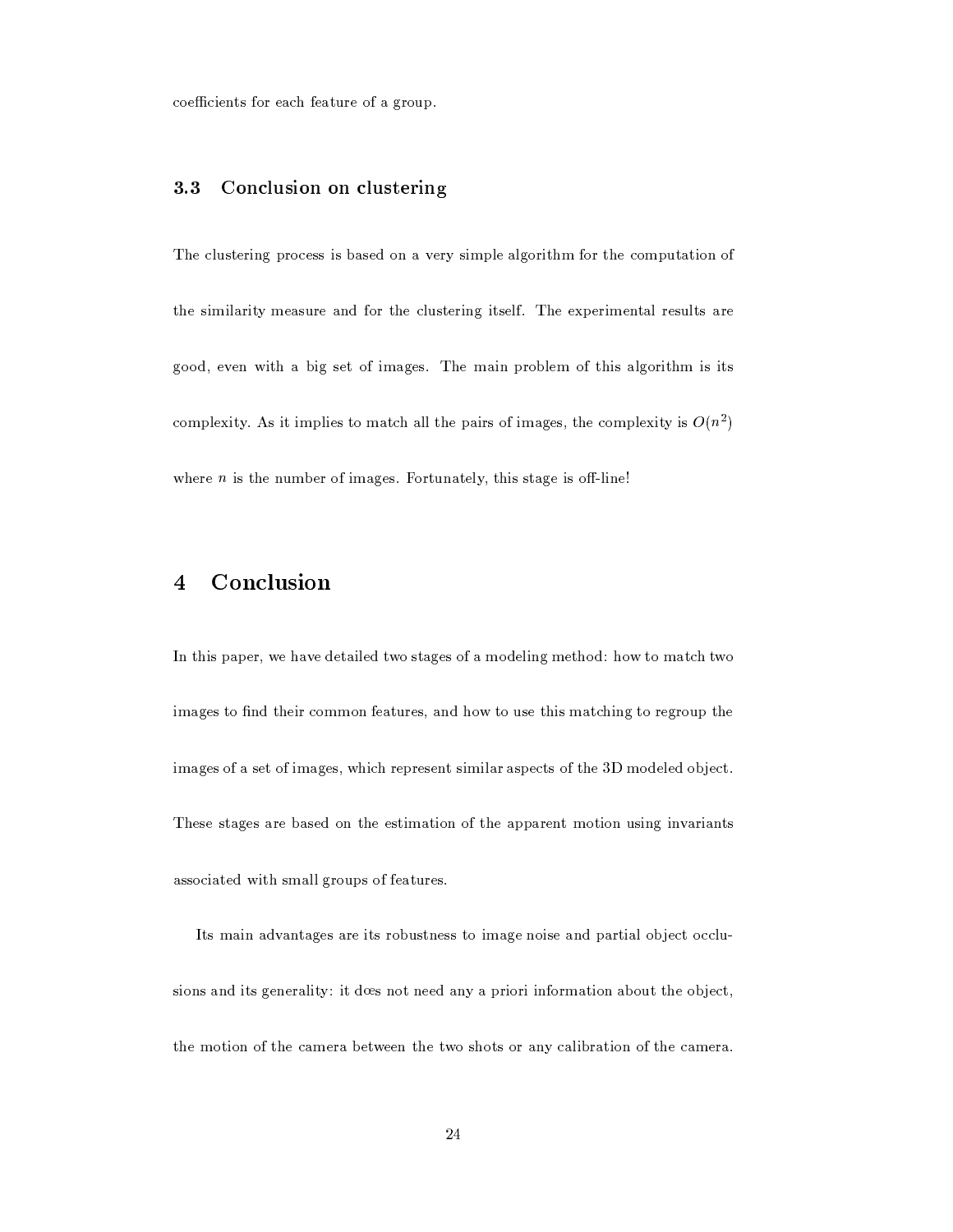The main extension of this algorithm concerns the used features. The conditions necessary for these features are the possibility of a segmentation, a parametrization which allows the computation of invariants, and the possibility to organize these features into a structure. B-splines approximating the contours would be a good candidate. The main difficulty will be to compute reliable invariants for them: it is the subject of the CCE ESPRIT-BRA VIVA project.

It should be noticed that even with simple invariants and approximations, it is possible to deal with numerous images of polyhedral complex objects because of the robustness of the method. This will allow this method to be used for practical robotic applications. That's the aim of the CCE ESPRIT-BRA SECOND project.

Acknowledgements. Marie Legendre, Marie-Hélène Malissen and Gudrun Socher are gratefully acknowledged for their participation to this project, so are Radu Horaud, Françoise Veillon and Roger Mohr for their fruitful comments. This work has been sponsored by the ORASIS project as part of the PRC Communication Homme-Machine and by the CEC through the ESPRIT-BRA 3274 (the FIRST project). Patrick Gros acknowledges support from Région Rhône-Alpes.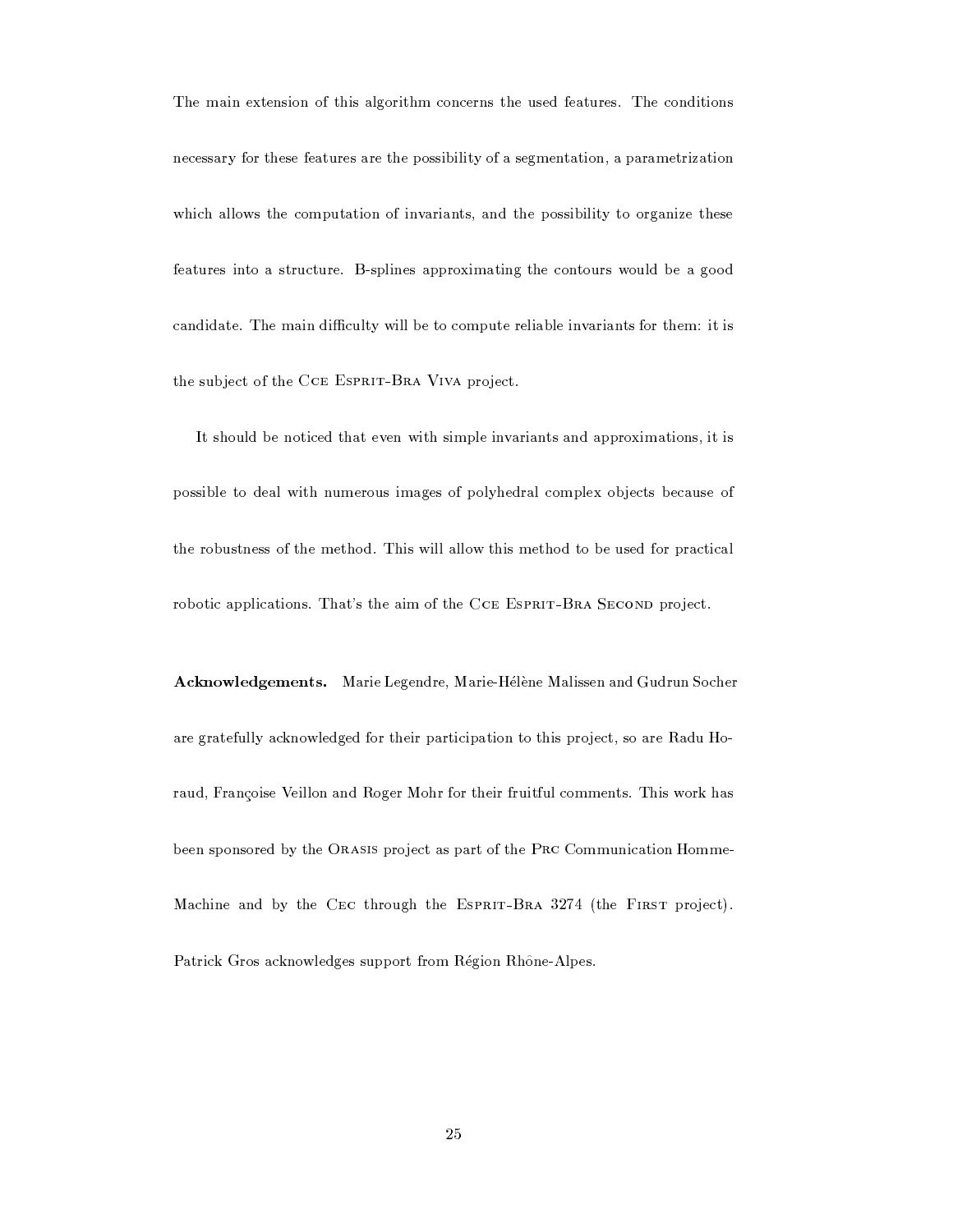### ${\bf References}$

- $[AM91]$ E. Arbogast and R. Mohr. 3D structures inference from images sequences. International Journal of Pattern Recognition and Artificial Intelligence, 5(5):749, 1991.
- $[Ans89]$ P. Anandan. A computational framework and an algorithm for the measurement of visual motion. International Journal of Computer Vision,  $2:283 - 310, 1989.$
- $[Bes88]$ P.J. Besl. Active optical range imaging sensors. Springer-Verlag, New York, USA, 1988.
- $[Bha87]$ B. Bhanu. Guest editor's introduction. Computer (Special Issue on CAD-Based Robot Vision), August 1987.
- $[bow91]$ K. Bowyer. Why aspect graphs are not (yet) practical for computer vision. In Proceedings of the IEEE workshop on Direction on automated CAD-based Vision, Maui, Hawaii, USA, pages 97-104, 1991.
- J.H. Connell and M. Brady. Generating and generalizing models of  $[CB87]$ visual objects. Artificial Intelligence, 31:159-183, 1987.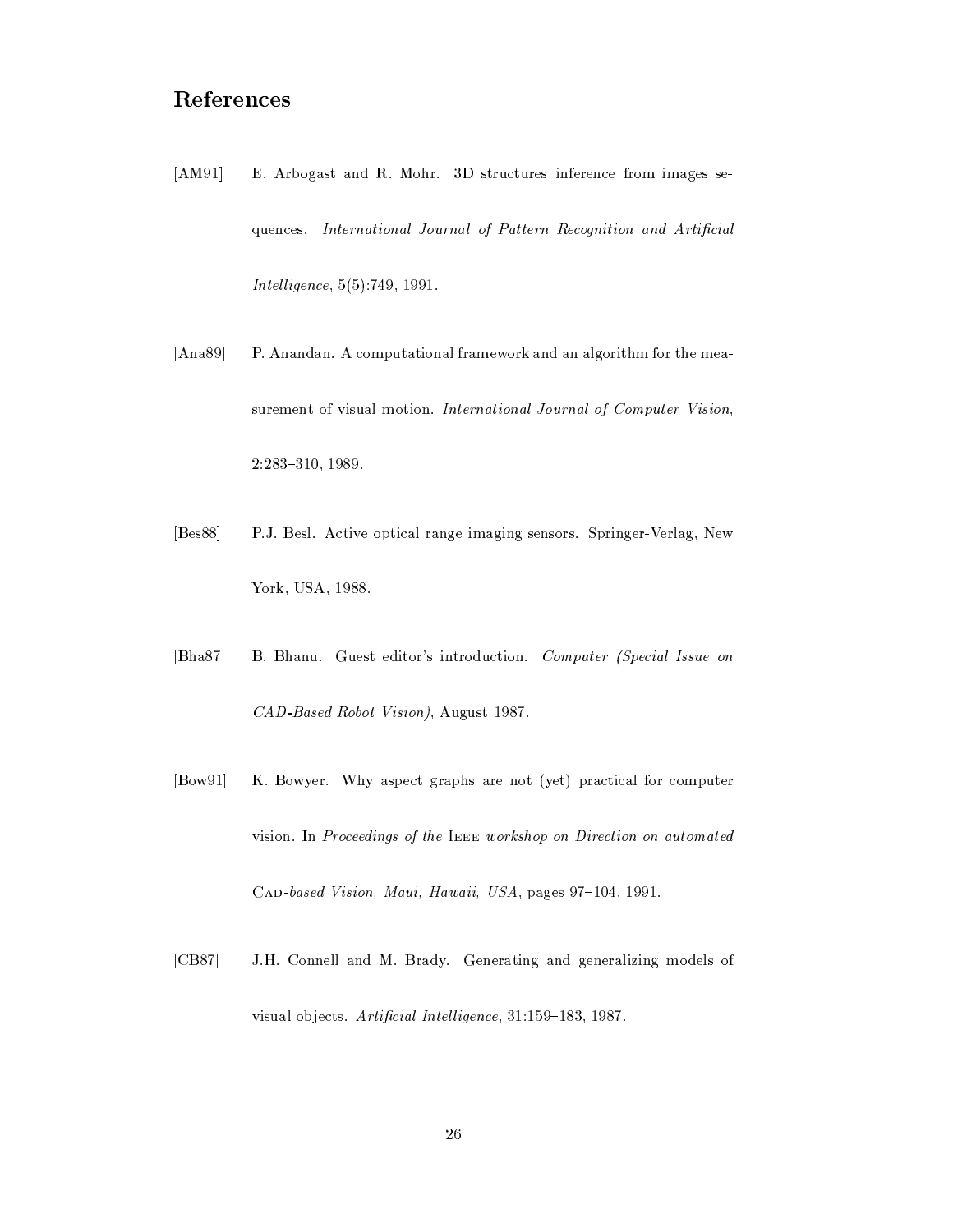- $[CS90]$ J.L. Crowley and P. Stelmazyk. Measurement and integration of 3D structures by tracking edges lines. In O. Faugeras, editor, Proceedings of the 1st European Conference on Computer Vision, Antibes, France, pages 269-280. Springer-Verlag, April 1990.
- $[DF90]$ R. Deriche and O. Faugeras. Tracking line segments. In Proceedings of the 1st European Conference on Computer Vision, Antibes, France, pages 259-267. Springer-Verlag, April 1990.
- $[FJ91]$ P.J. Flynn and A.K. Jain. CAD-based computer vision: from CAD models to relational graphs. IEEE Transactions on Pattern Analysis and Machine Intelligence, 13(2):114-132, February 1991.
- $[Fua90]$ P. Fua. A parallel stereo algorithm that produces dense depth maps and preserves image features. Machine Vision and Applications, 1990.
- $[GM92]$ P. Gros and R. Mohr. Automatic object modelization in computer vision. In H. Bunke, editor, Proceedings of the workshop "Advances in Structural and Syntactic Pattern Recognition", Bern, Switzerland, volume 5 of Series on Machine Perception and Artificial Intelligence, pages 385-400. World Scientific, August 1992.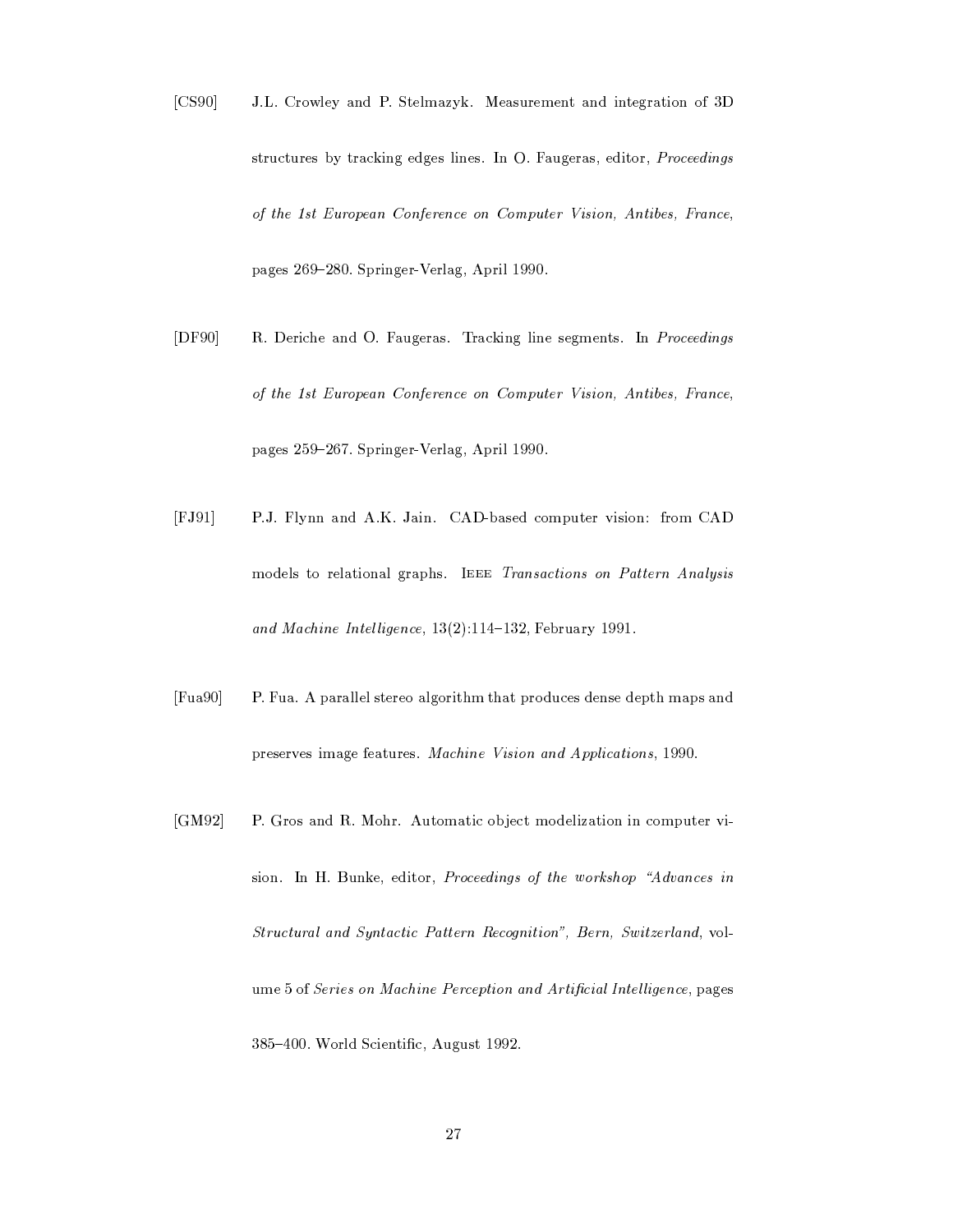- $[GQ92]$ P. Gros and L. Quan. Projective Invariants for Vision. Technical Report RT 90 IMAG - 15 LIFIA, LIFIA-IRIMAG, Grenoble, France, December 1992.
- [HHVN90] L. Hérault, R. Horaud, F. Veillon, and J.J. Niez. Symbolic image matching by simulated annealing. In Proceedings of the British Machine Vision Conference, Oxford, England, pages 319-324, September 1990.
- $[$ HSV90] R. Horaud, T. Skordas, and F. Veillon. Finding geometric and relationnal structures in an image. In Proceedings of the 1st European Conference on Computer Vision, Antibes, France, Lecture Notes in Computer Science, pages 374-384. Springer-Verlag, April 1990.
- J. Koenderink and A.V. Doorn. The internal representation of solid  $[KD79]$ shape with respect to vision. Biological Cybernetics, 32:211-216, 1979.
- $[Mor93]$ L. Morin. Quelques Contributions des Invariants Projectifs à la Vision par Ordinateur. PhD thesis, Institut National Polytechnique de Grenoble, January 1993.
- R. Mohr, F. Veillon, and L. Quan. Relative 3D reconstruction using  $[MVQ93]$ multiple uncalibrated images. In Proceedings of the Conference on Com-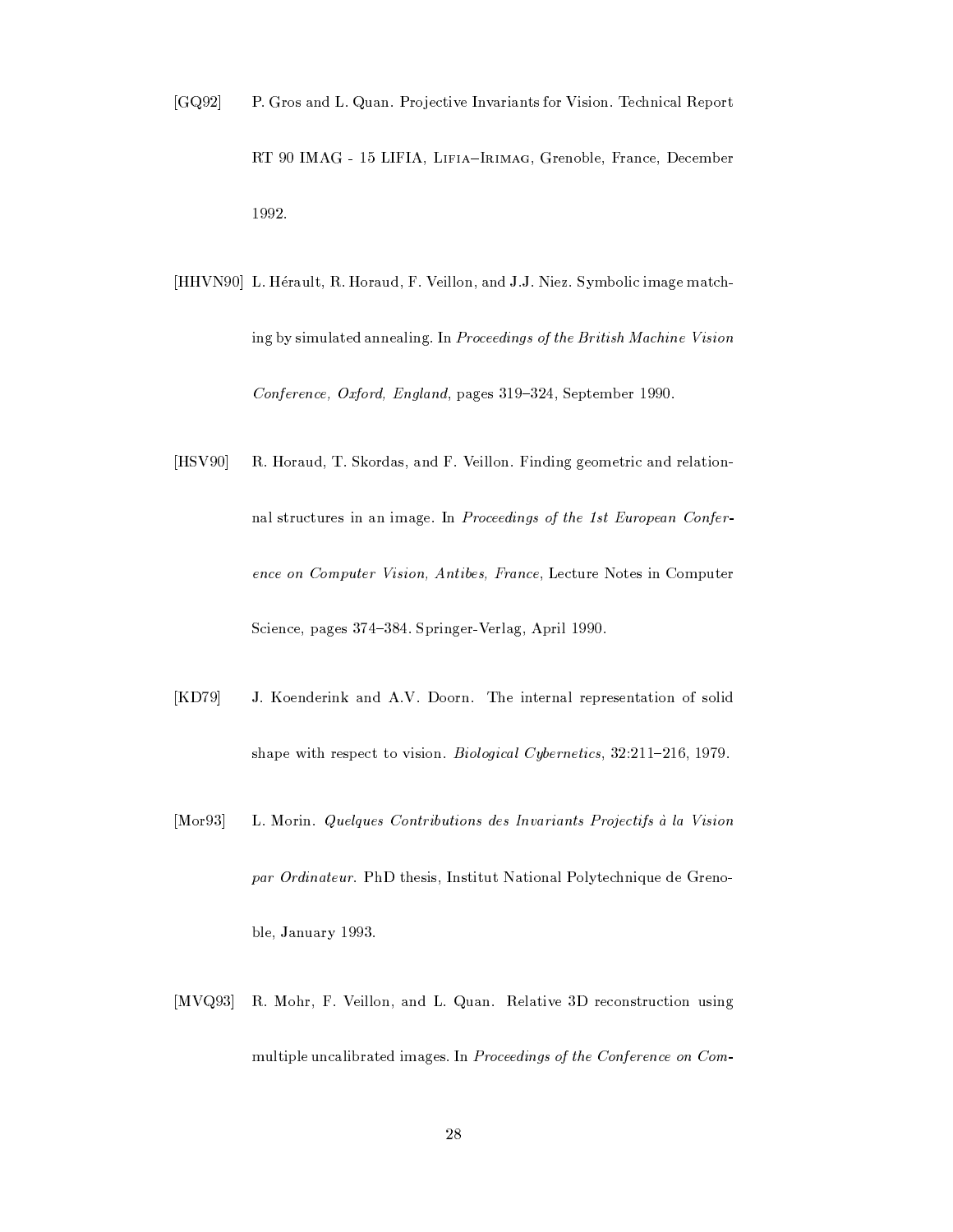puter Vision and Pattern Recognition, New York, USA, pages 543-548, June 1993.

- $[Nits8]$ D. Nitzan. Three-dimensional vision structure for robot applications. IEEE Transactions on Pattern Analysis and Machine Intelligence,  $10(3):291-309, 1988.$
- $[PPK92]$ S. Petitjean, J. Ponce, and D.J. Kriegman. Computing exact aspect graphs of curved objects: algebraic surfaces. International Journal of Computer Vision,  $9(3):231-255$ , 1992.
- [RZFM92] C.A. Rothwell, A. Zisserman, D.A. Forsyth, and J.L. Mundy. Fast recognition using algebraic invariants. In J.L. Mundy and A. Zisserman, editors, Geometric Invariance in Computer Vision, chapter 20, pages 398-407. MIT Press, 1992.
- $[SH92]$ H. Sossa and R. Horaud. Model indexing: the graph-hashing approach. In Proceedings of the Conference on Computer Vision and Pattern Recognition, Urbana-Champaign, Illinois, USA, June 1992.
- D.W. Thompson and J.L. Mundy. Three-dimensional model matching  $[TM87]$ from an unconstraint viewpoint. In Proceedings of IEEE International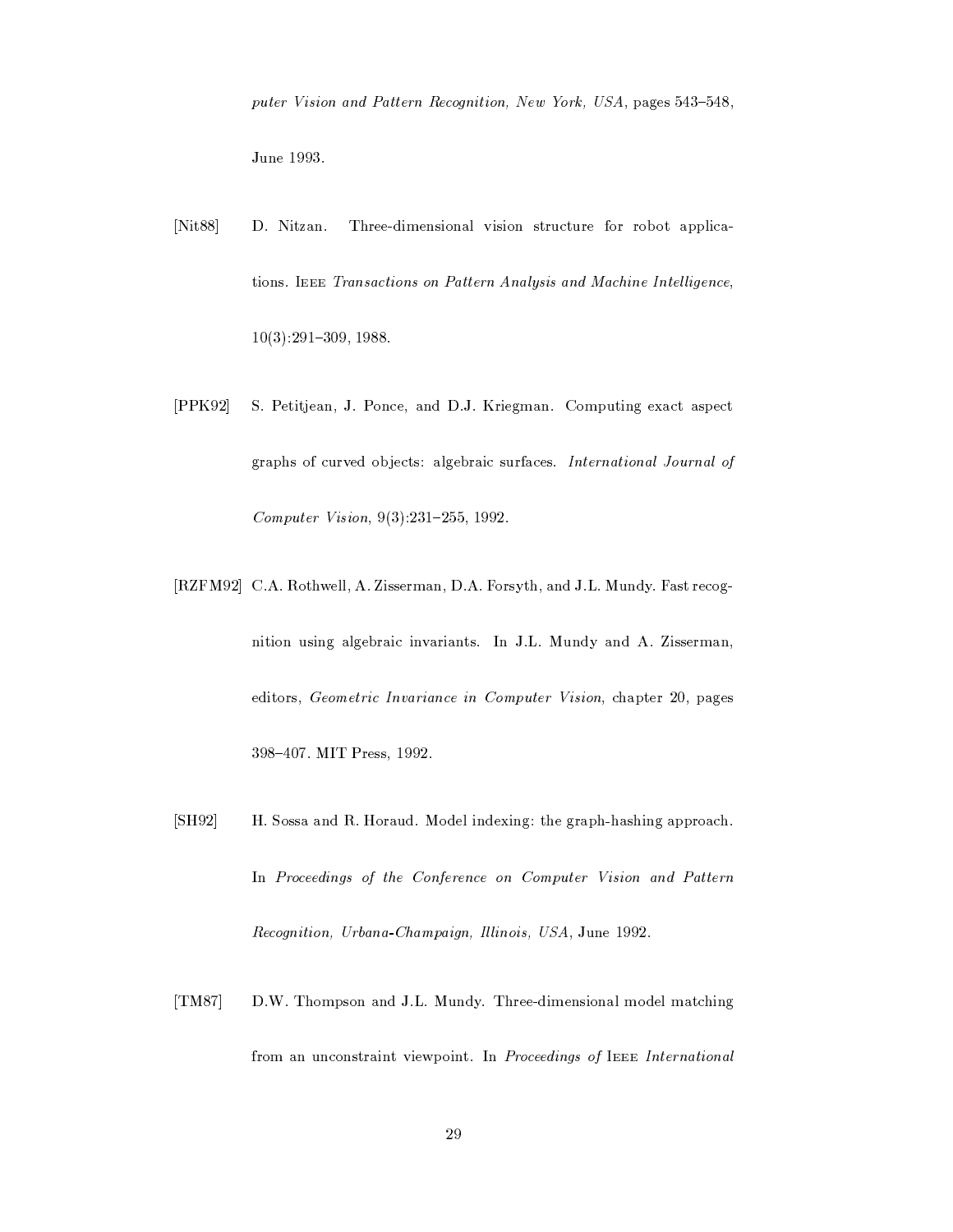Conference on Robotics and Automation, Raleigh, North Carolina, USA,

pages 208-220, 1987.

 $[Wei92]$ I. Weiss. Noise-resistant projective and affine invariants. In Proceedings of the Conference on Computer Vision and Pattern Recognition,

Urbana-Champaign, Illinois, USA, pages 115-121, June 1992.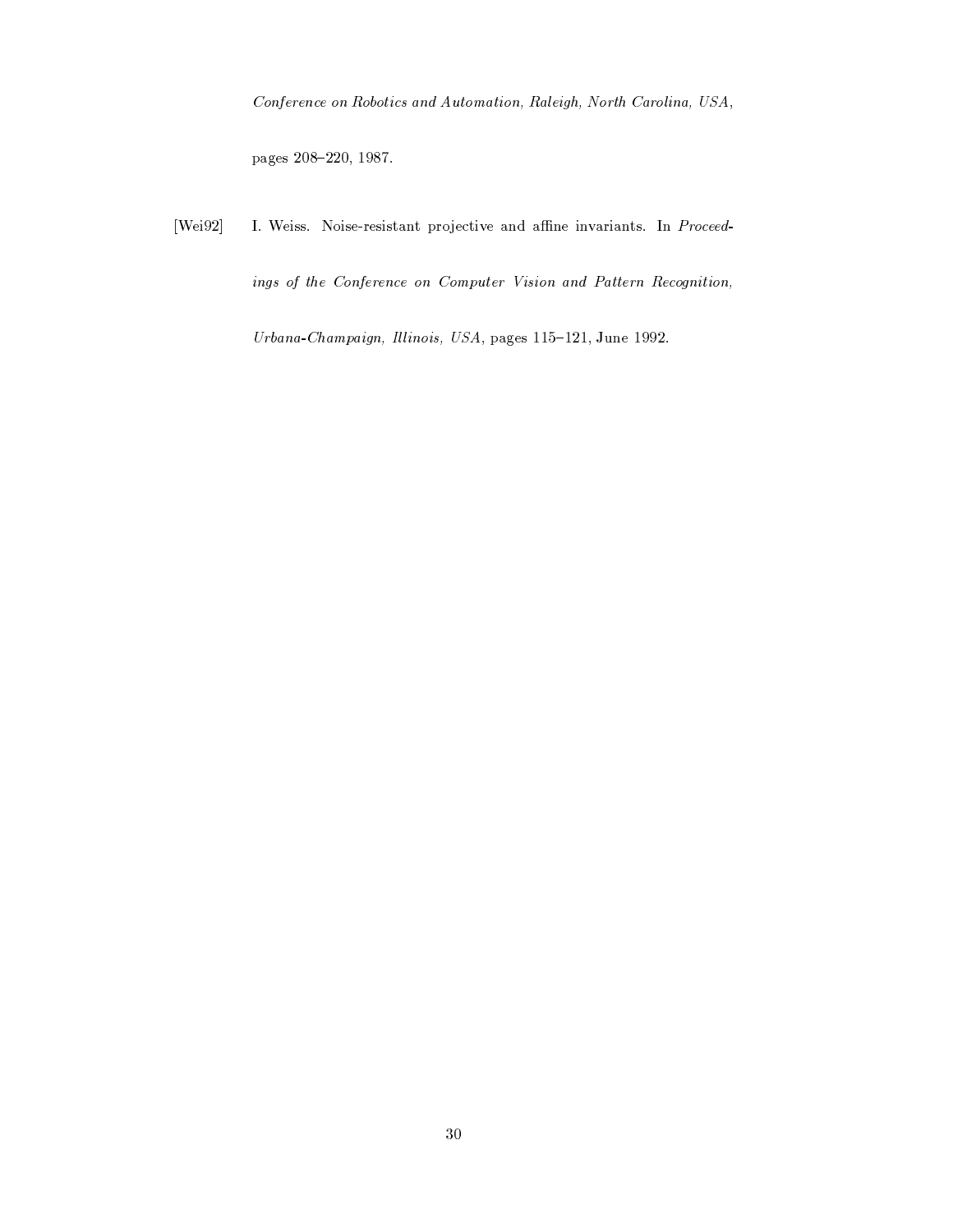# List of Figures

| $\mathbf{1}$   |                                                                                                                          |  |
|----------------|--------------------------------------------------------------------------------------------------------------------------|--|
| $\overline{2}$ |                                                                                                                          |  |
| 3              | A second example of matching response to the contract of the second example of matching response to the contract of $32$ |  |
| 4              |                                                                                                                          |  |
| 5              | An example of correction resources in the contract of the state of 33                                                    |  |
| 6              |                                                                                                                          |  |
| 7              |                                                                                                                          |  |
| 8              |                                                                                                                          |  |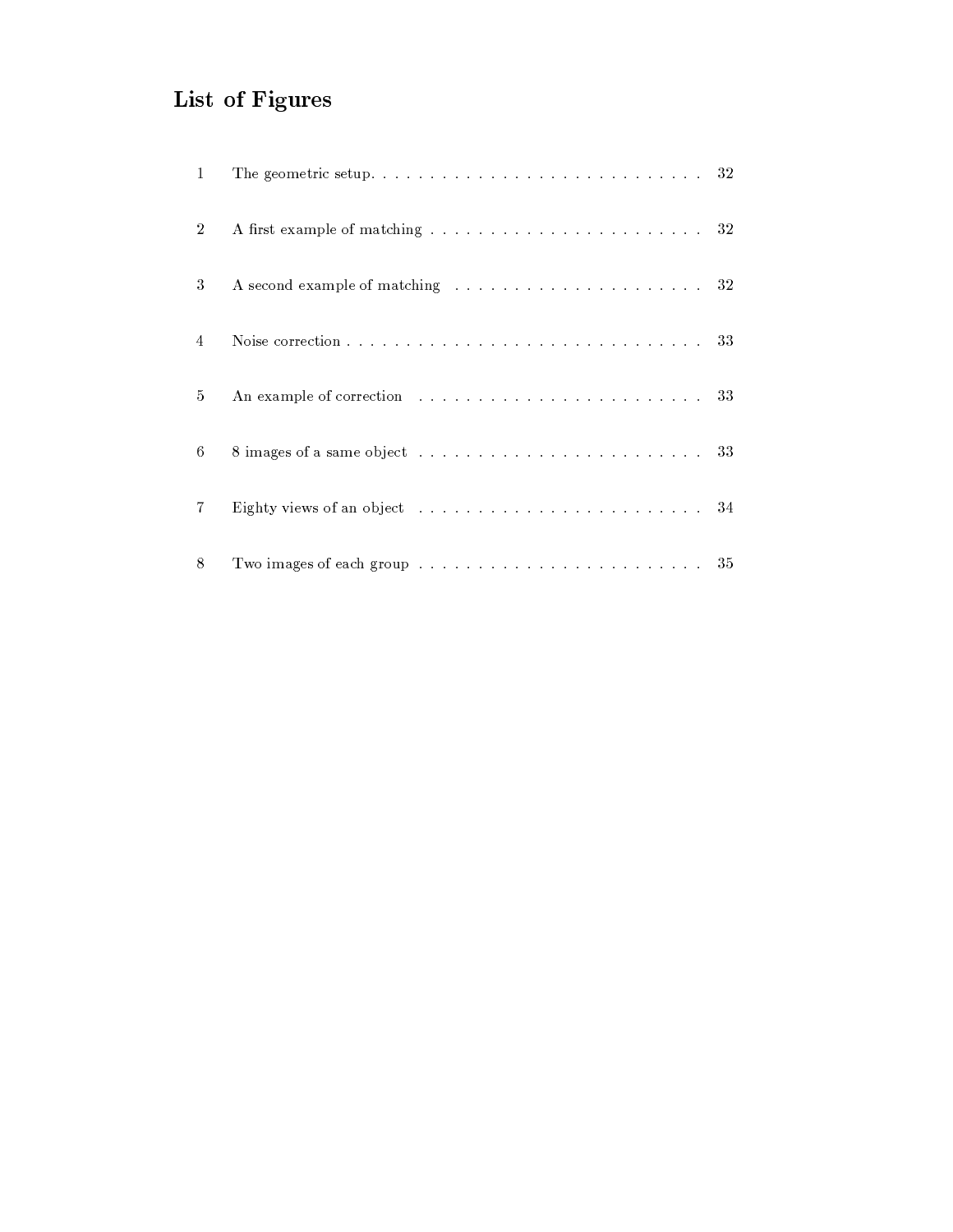

Figure 1: The geometric setup.



Figure 2: A first example of matching  $% \mathcal{N}$ 



Figure 3: A second example of matching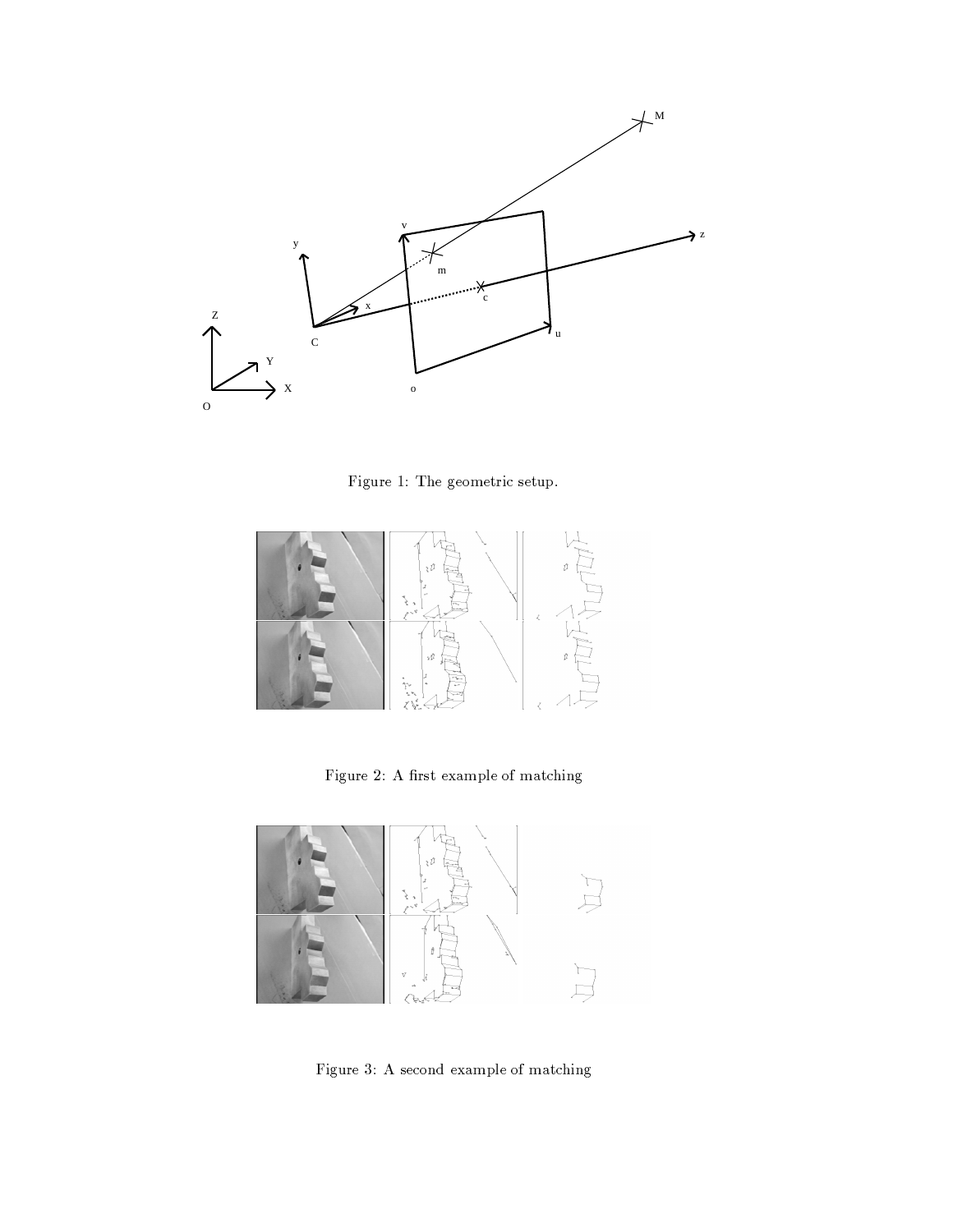

Figure 4: Noise correction



Figure 5: An example of correction



Figure 6: 8 images of a same object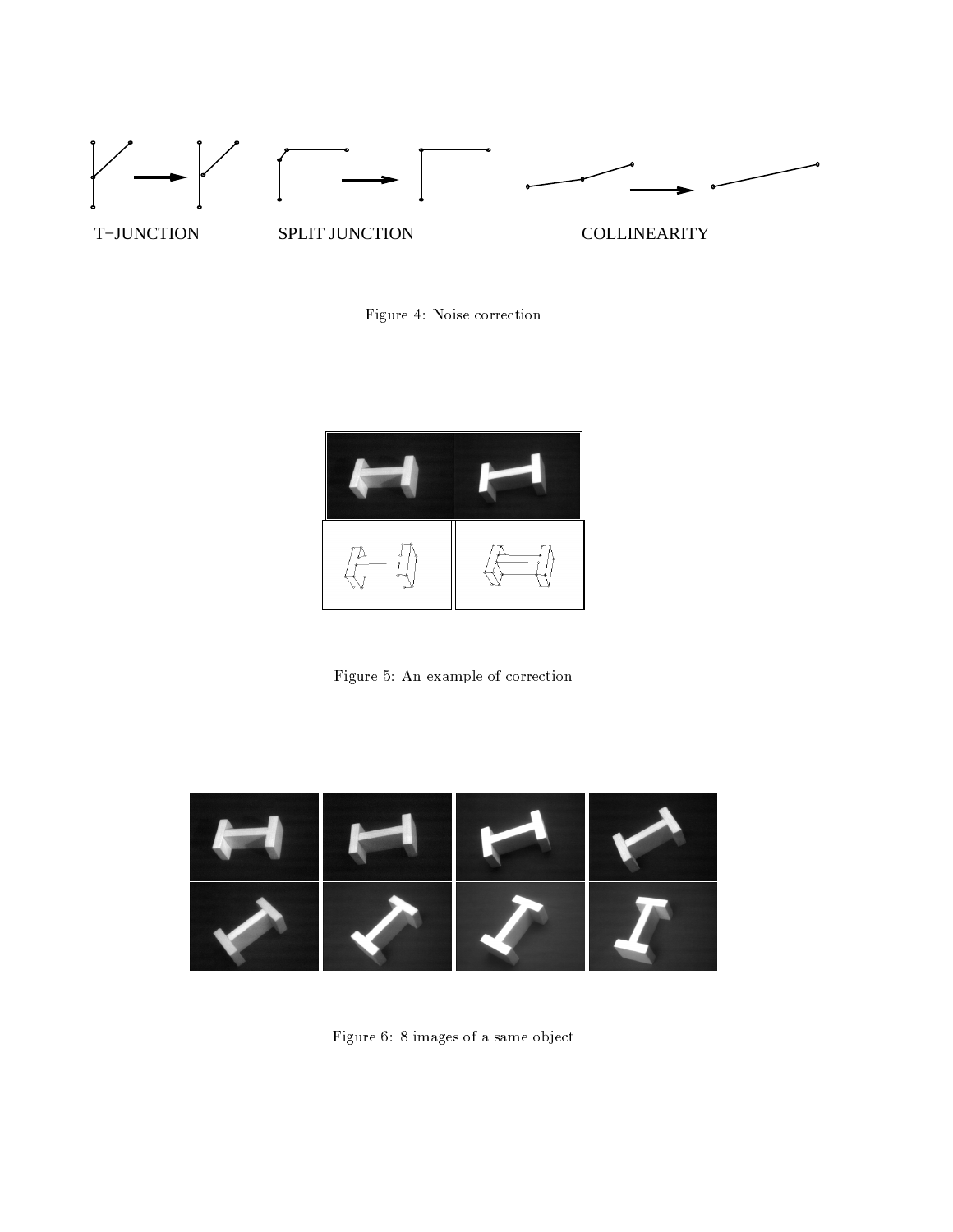

Figure 7: Eighty views of an object